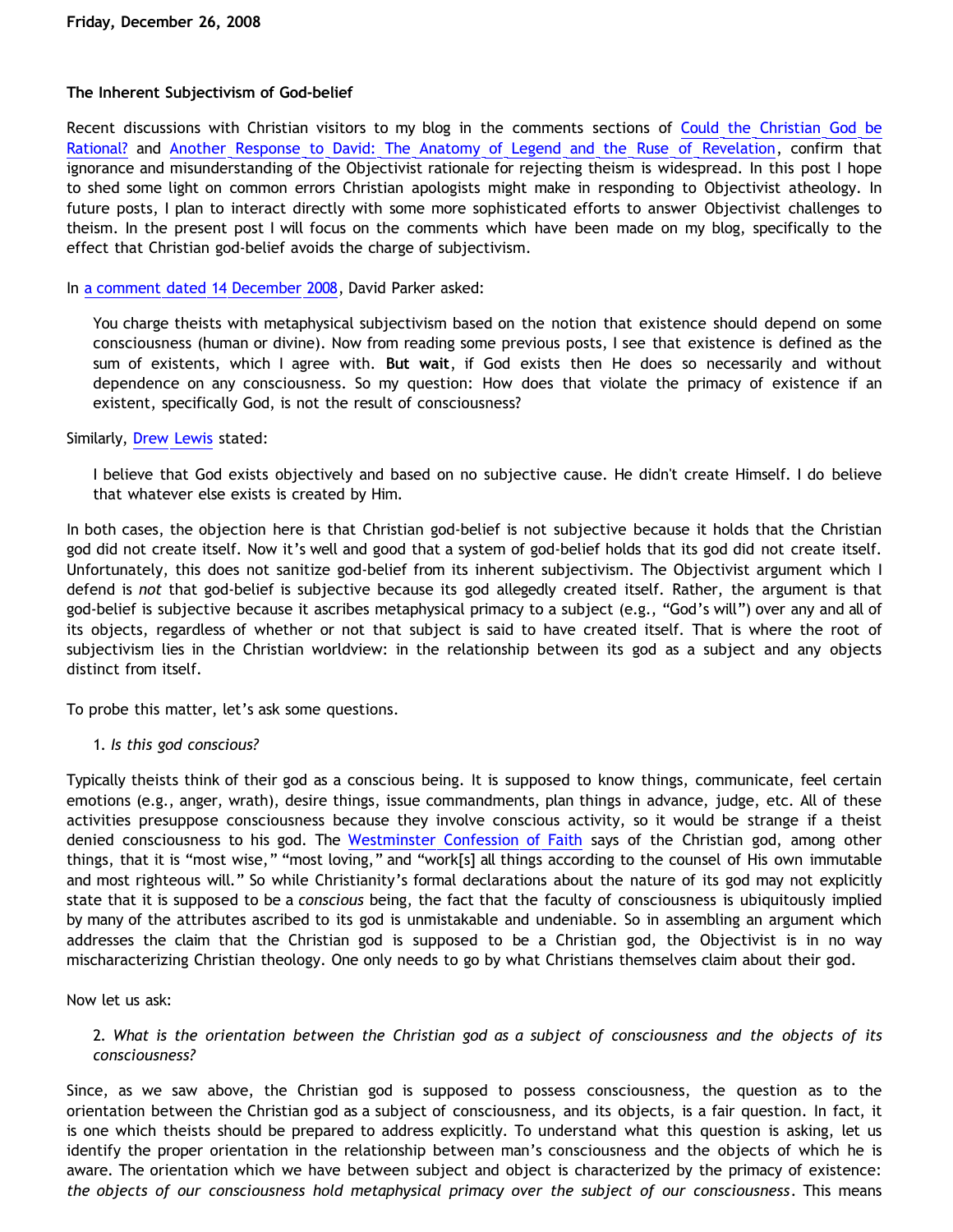that the objects of our consciousness do not conform to our conscious intensions, but rather that the proper function of our consciousness is to conform to its objects. The primacy of existence means primacy of the object in the subject-object relationship. It is from this principle that we get our concept of *objectivity*.

Tom Porter clarifies the meaning of the primacy of existence principle when he writes:

The primacy of existence means both the absolute metaphysical *independence* of existence from cognition, and the absolute metaphysical *priority* of existence over cognition. It means the abject subordination of cognition to existence, the utter dependence of knowledge on its objects. (*Ayn Rand's Theory of Knowledge*, p. 197)

According to this principle, then, an object is what it is, independent of what we know about it, or even if we don 't know anything about it. It is what it is, even if we are mistaken about it. An object will not alter or rearrange itself in order to conform to our errors or deficiencies in knowledge. To know an object, our cognition must conform to the object, both in our rudimentary awareness of it (e.g., I must turn my head to see the clock on the wall behind me) and in our identification of it (e.g., if both hands are pointed to 12:00, I would not insist that it indicates that it's 4:30). In other words, to know an object, we need to gather information from the object itself. But the implications of the primacy of existence do not stop there. It tells us that objects do not conform to our conscious activity.

For example, suppose I see a stapler on my desk. My *seeing* the stapler does not bring the stapler into existence. It exists independent of my perception of it, my awareness did not cause it to exist. Now if I wish that the stapler be full of staples when in fact it has already run out, my *wishing* will not automatically reload it so that it is full again. Wishing does not have this power, and that is because the objects of consciousness hold metaphysical primacy over consciousness. If I want the stapler reloaded, I would have to physically reload it, and I could do this only if I have a set of staples to put into it. I could *command* that the stapler levitate itself to my hand if it is out of my reach, but will the stapler obey my command? No, it won't. Again, it exists independent of my conscious activity. I could *imagine* that the stapler is really an Asian elephant, but does my imagination turn the stapler into an elephant? No it does not: it remains a stapler all the same, and that's because existence holds metaphysical primacy over consciousness, the objects of consciousness are what they are regardless of conscious activity. I could *forget* that my stapler is on my desk. But when I turn around, it's still there. Why? Because it exists independent even of my forgetfulness, too. I could continue this experiment and test other conscious functions, but the result will always be the same: existence exists independent of consciousness. The primacy of existence cannot be defeated.

Now does this principle, the primacy of existence, characterize the orientation which the Christian god is supposed to enjoy between itself as a conscious subject and any objects in its awareness? It's hard to see how a theistic believer would think so. A brief look at the Christian god's career, as described in the bible, is sufficient to settle this question definitively. One need look no further than the opening verses of the book of Genesis, where we read that the god it describes "created the earth and the heaven." Christians typically take this act of creation by their god to be comprehensive. For instance, Cornelius Van Til gives us the following statement:

Christianity holds that God is the creator of every fact... *God's thought is placed back of every fact.* (*Christian Theistic-Evidences*, p. 88; quoted in Bahnsen, *Van Til's Apologetic: Readings & Analysis*, p. 378)

Christians usually describe their god's creation of the universe as an *act of will*. Again we have Van Til, who wrote:

God wills, that is, creates the universe. God wills, that is, by his providence controls the course of development of the created universe and brings it to its climax. ("Apologetics," 1959)

Elsewhere Van Til wrote:

We now know that the world exists simply because God wills it. ("The Election of All Men in Christ," *The Great Debate Today*, 1970)

Or, as [one source](http://www.shirleyassembly.com/biblestudies/genesis/Lesson6deepersevendaysofcreation.pdf) puts it:

Fact: God willed the universe into being. Fact: He willed the universe into being by simply speaking it into existence instantaneously. References: Psalm 33:6,9 Psalm 148:5 Hebrews 11:3 Thought: He did not have to speak in order to create, but He did. God could have just thought the universe into being. Instead, He spoke it into being. He used His word to create.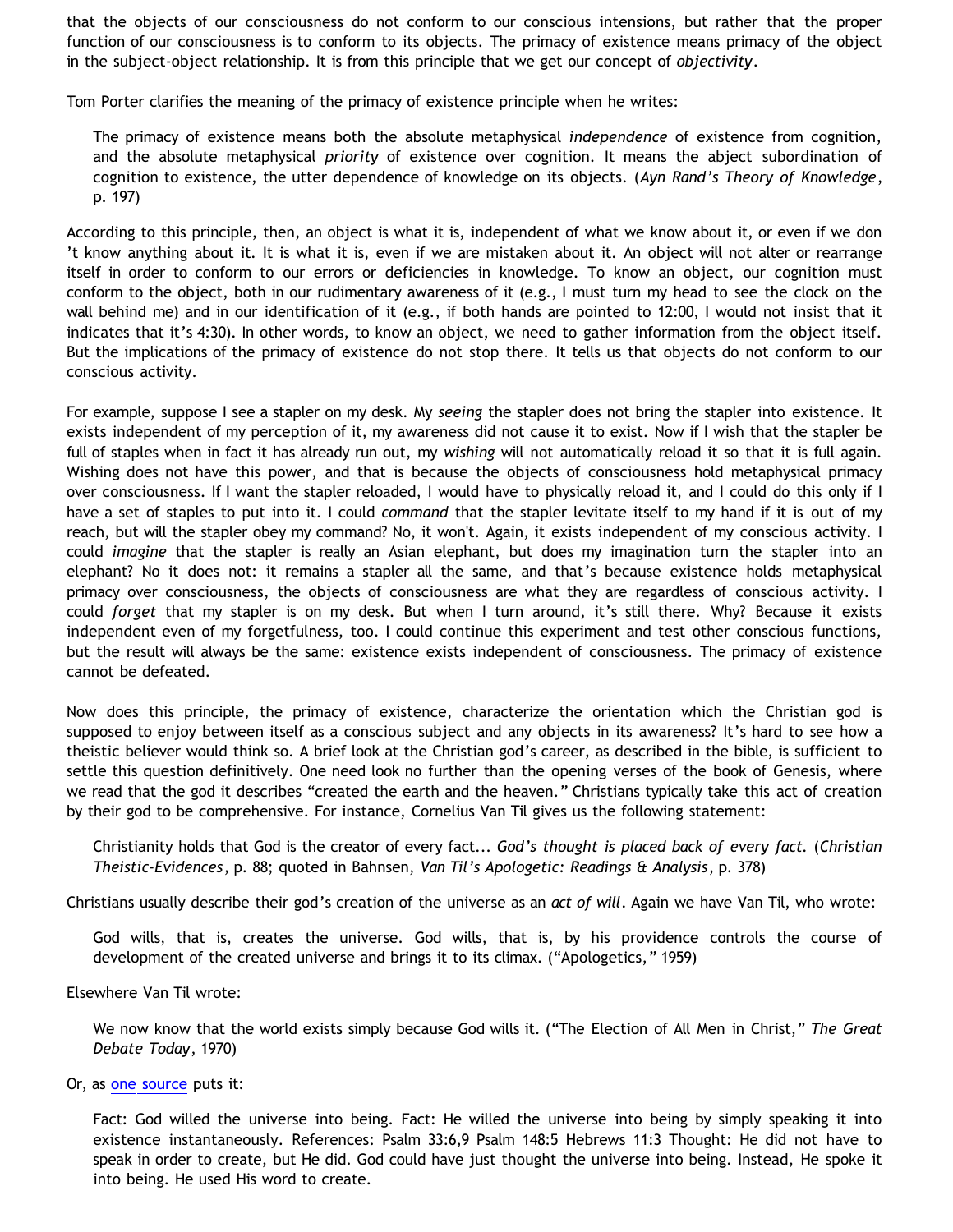Similarly, apologist Douglas Wilson, in his article [The Metaphorical Word,](http://www.credenda.org/issues/14-1thema.php) writes:

God spoke the created universe into being. God the Father "God-the-Son-ed" light, and there was light. God the Speaker Worded the heavens and the earth, and so they came to be.

In addressing the question [What Do Christians Believe?](http://www.answering-islam.org/Basics/god.html) [Answering Islam'](http://www.answering-islam.org/)s Terrell Smith states:

God is Creator of everything, this vast universe. All was created by His Word. He spoke it into being. It is written: (Genesis 1:3) And God said... and it was so. His Word is powerful... God's Word spoke the universe into being. His Word is powerful beyond our comprehension.

Likewise, in answer to the question [Can you explain why God created the universe?](http://www.scripturessay.com/article.php?cat=&id=97) Christian author Mike Scott writes:

All things came into being through the will of God. It was God's pleasure that the universe and everything in it be created.

And lastly, Jack Cottrell, in his [Sovereignty and Free Will,](http://www.dabar.org/SemReview/sovfrwill.html) explains:

God's will is the final and exclusively determinative power of whatsoever comes to pass. The nature of any created thing is what it is because of an act of determination in relation to it on the part of God.

In terms of essentials, all these sources are in agreement: a conscious subject holds metaphysical primacy over its objects. Here we can see this clearly when the Christian god is said to create the objects of its own consciousness by an act of consciousness, either by simply willing them into existence, speaking them into existence, commanding them into existence, etc. It not only *creates* its own objects, it assigns them their *identity* as well: things are what the Christian god *chooses* them to be.

Additionally, it can *alter the identity* of anything it created at will as well. For instance, in the second chapter of the gospel of John, we read about Jesus' first miracle at the wedding in Cana. Here Jesus, as the incarnated god of Christianity, turns water into wine by an act of will. The water, as the object of the Christian god's consciousness, obeys the intensions of the knowing subject. Every object obeys its commands. The waters of the Red Sea part upon its command; a few fishes and loaves of bread are multiplied to feed thousands upon its command; the earth quakes upon its command; dead people rise upon its command, etc.

This is certainly not the orientation between subject and object which man's consciousness has. Where man's experience, characterized by the metaphysical primacy of existence, is that the objects remain what they are regardless of what he knows, thinks, wishes, desires, commands or insists on, the Christian god is said to be able control its objects by its own conscious activity. Thus in the case of man the objects of consciousness hold metaphysical primacy over the subject of consciousness (i.e., objectivism), in the case of the Christian god the subject of consciousness is described as holding metaphysical primacy over its objects (i.e., subjectivism). It's completely irrelevant that Christians claim their god did not create itself. The subjectivism of their god-belief is inherent in the orientation it is said to have between itself and everything distinct from it. As Drew Lewis reminds us, "whatever else exists is created by Him."

In conclusion, we see that the primacy of existence (objectivism) applies in the case of man, but in the case of the Christian god we have the primacy of consciousness (subjectivism). This is what Christians are asking us to believe: that on the one hand, objects *do not* conform to consciousness (e.g., wishing doesn't make it so), while on the other hand objects *do* conform to consciousness (e.g., wishing does make it so). While the primacy of consciousness is unavoidable for us human beings (e.g., reality will not conform to any human being's wishes), the Christian wants us to believe that there exists a consciousness which does hold metaphysical primacy over its objects (e.g., reality will conform to wishes). Reality has its constraints, constraints which conscious activity will not be able to alter or overcome. However, in the fake environment of the [imagination](http://bahnsenburner.blogspot.com/search/label/imagination), an individual can project a consciousness which does overcome these constraints. We can imagine a consciousness which even put those constraints in place to start with, "in the beginning," and thus has the power to defy them or withdraw them altogether. In its essence, religion is the glorification of an imaginary consciousness possessing precisely this power.

The problem for Christians is simply that they do not want to admit that their god is imaginary. When you point out the fact that their god is only imaginary, they tend to retreat in silence. And there's a good reason why.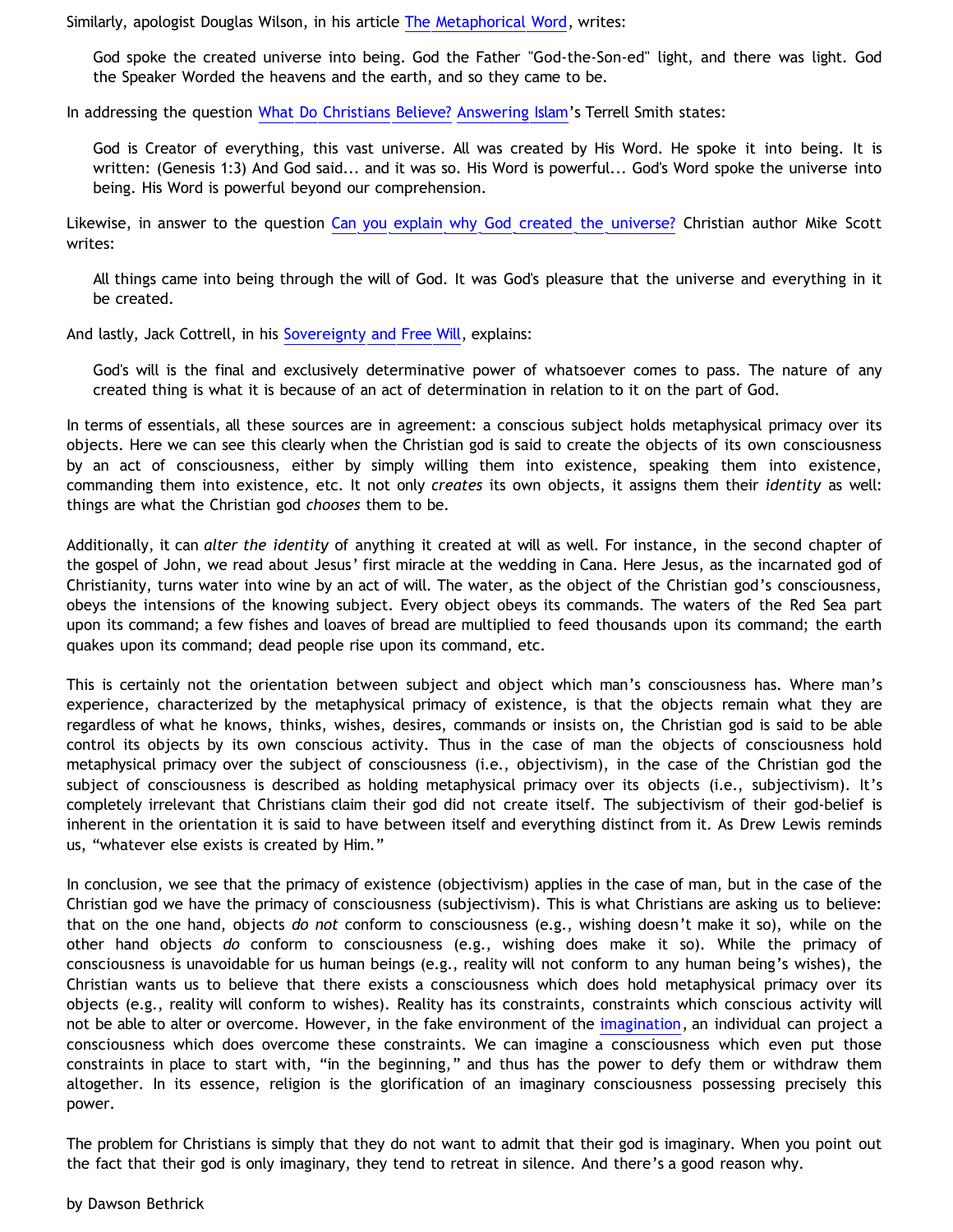Labels: [Christian god](http://bahnsenburner.blogspot.com/search/label/Christian%20god), [Metaphysics](http://bahnsenburner.blogspot.com/search/label/Metaphysics), [Primacy of Existence,](http://bahnsenburner.blogspot.com/search/label/Primacy%20of%20Existence) [wishing](http://bahnsenburner.blogspot.com/search/label/wishing)

*posted by Bahnsen Burner at [12:00 PM](http://bahnsenburner.blogspot.com/2008/12/inherent-subjectivism-of-god-belief.html)*

# **18 Comments:**

[Harold](http://www.blogger.com/profile/10897769844874861468) said...

Another good one. I was asking myself that same question with regard to the alleged primacy of a consciousness over objects. Wouldn't the theist just say that their god figure is above such constraints by "definition"? And then couldn't they say such subjectivism is objective with regard to finite humans? Are we told to accept this on their say-so? Hmm.

*The problem for Christians is simply that they do not want to admit that their god is imaginary. When you point out the fact that their god is only imaginary, they tend to retreat in silence. And there's a good reason why.*

Which is? I've heard things like "Well, that's why it's called faith". It's kind of sad, y'know?

Do you think then, that people would attempt some strategy of even having to acknowledge that there's imagination involved by alleging that imagination and human consciousness and logic and everything else can come only after "realizing" that their god exists? Is this what presup is largely about? Seems like an elaborate dodge to me.

[December 26, 2008 9:42 PM](http://bahnsenburner.blogspot.com/2008/12/6731892473620601585)

[Bahnsen Burner](http://www.blogger.com/profile/11030029491768748360) said...

Very interesting comments, Harold.

Harold: "Wouldn't the theist just say that their god figure is above such constraints by 'definition'?"

He certainly could. Unfortunately, definitions apply to concepts, not to independently existing entities. This kind of error is inevitable if one does not have a good grounding in concept theory, which is a common symptom among theists. When the theist makes statements like "God is [fill in the blank] \*by definition\*," he's really saying "by *stipulation*," by mere assertion. Sure he can cite sources which agree with him, but definition per se is not the guide here, as if "God" were a concept and it were formed by an objective process. By treating their god as something that is definable in terms of prior concepts or propositions, theists are tacitly admitting that their god is psychological rather than existential. It's a clue that, deep down, even the theist cannot escape the fact that his god is merely imaginary. That's why theists so routinely assign themselves as spokesmen for what their god will or will not do: an imaginary being does whatever its imaginer imagines it will do.

Harold: "And then couldn't they say such subjectivism is objective with regard to finite humans?"

This has been attempted. See for instance [here](http://bahnsenburner.blogspot.com/2006/12/theism-and-subjective-metaphysics.html). Here you'll see internet apologist Paul Manata make the following statement:

# **But in theism, there's a sense in which reality is subjective - based on the divine mind, but it's still objective for us humans.**

This only tells us that the theist has an internally fractured metaphysics: there are cases when the objects of consciousness hold metaphysical primacy over the subject, and other cases where the subject holds metaphysical primacy over its objects. Which case holds primacy over the other? Well, according to theism, human beings are mere creations of a supernatural conscious creator. This could only mean that the objective orientation between subject and object is not the original model. Rather, the *subjective* orientation is the original model. So cautionary disclaimers of this nature (e.g., "it's still objective for us humans") have no prevailing value. In fact, it's an example of the theist borrowing from a non-theistic worldview, something presuppositionalists like to charge atheists of doing all the time. And here they're doing it themselves. Find one place in the bible which explicitly states that reality is objective for human beings (or anyone/anything else for that matter). Its authors show no informed awareness of the issue to begin with. Indeed, it's too late for them, for their stories document how far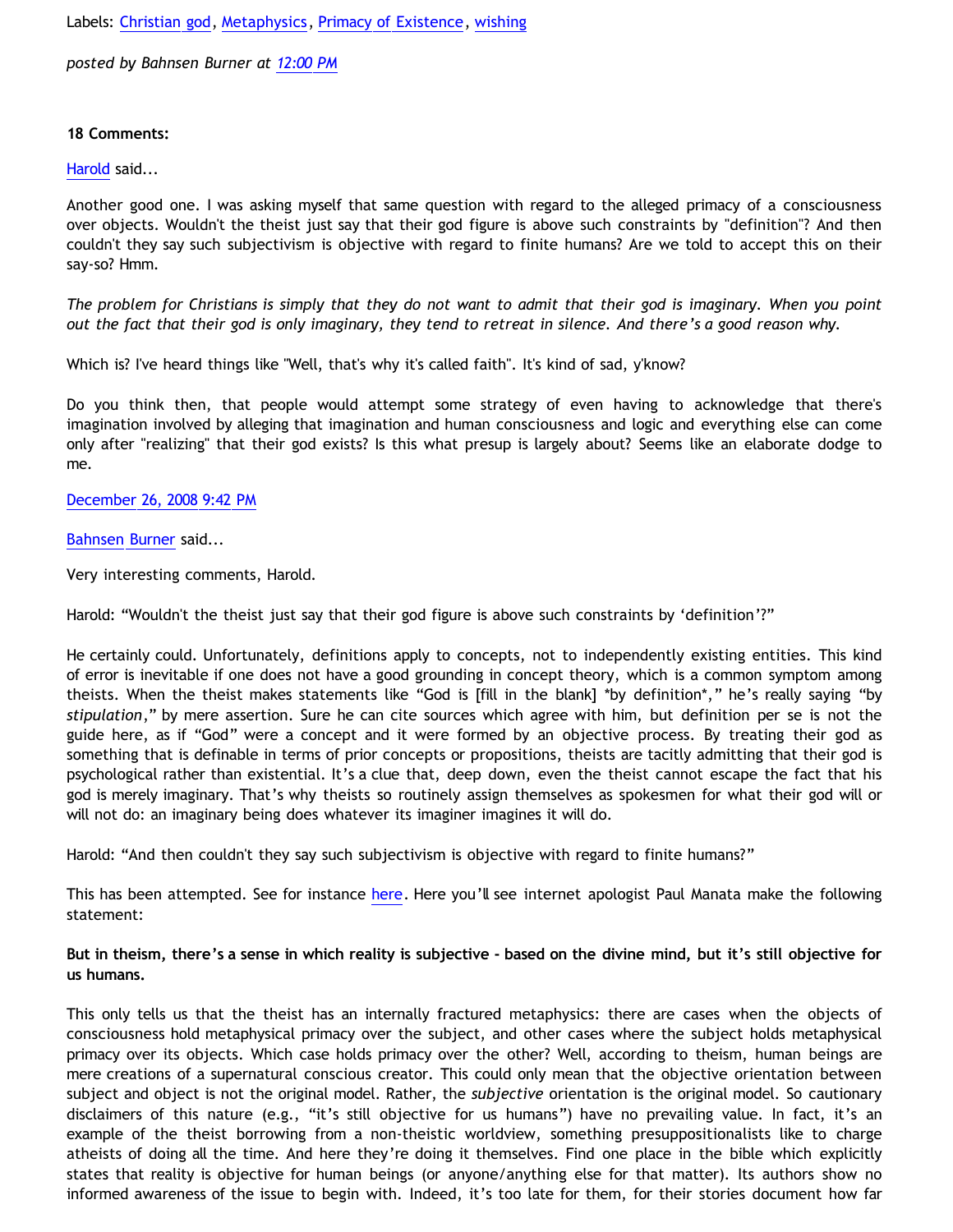along they have journeyed into confusing the orientation between subject and object.

Harold: "Are we told to accept this on their say-so? Hmm."

Good question. What do they offer as the basis for accepting their claims other than their say-so? A review of [Bahnsen's opening statement](http://www.geocities.com/katholon/poof.htm) in his debate with Gordon Stein shows no inferential chain from undeniable facts to the conclusion that the Christian god exists. He seems to just pull "God" out of the air. I can find no course of reasoning in his opening argument which leads to the conclusion "Therefore, the Christian god exists" or something similar to this. He gives us a "poof," not a *proof*. If it's not Bahnsen's say-so as the basis he gives for believing his claims, what is it? [Ignorance](http://bahnsenburner.blogspot.com/2006/02/presuppositionalism-and-argument-from.html) perhaps?

I wrote: *The problem for Christians is simply that they do not want to admit that their god is imaginary. When you point out the fact that their god is only imaginary, they tend to retreat in silence. And there's a good reason why.*

Harold: "Which is? I've heard things like "Well, that's why it's called faith". It's kind of sad, y'know?"

There's a point beyond which the theist implicitly recognizes that, if he says anything more, he's liable to give away the game. This is why it's so important for him to keep some things obscure, in the dark. Remember that Christianity originally began as a kind of mystery religion. But the real secret they're guarding is not what they think it is.

Harold: "Do you think then, that people would attempt some strategy of even having to acknowledge that there's imagination involved by alleging that imagination and human consciousness and logic and everything else can come only after 'realizing' that their god exists? Is this what presup is largely about? Seems like an elaborate dodge to me."

In my experience, theists resist anything remotely approaching an open admission that their god is imaginary. But they do admit this tacitly, though they are unaware of it. Such as when they treat their god as something that is definable (see above). With presuppositionalism, you will find a habitual confusing between preconditions (metaphysical conditions which may be in operation even if we do not know about them) and presuppositions (ideational content assumed in one's thoughts, statements, considerations, judgments, etc.). The two are not the same, and confusing the two is a by-product of getting the subject-object relationship wrong. An example of a precondition would be the autonomic activity of our nerve cells in the faculty of perception. We aren't aware of this activity when we're perceiving an object, but if it did not take place there'd be no perceiving going on at all. But this activity is surely not a "presupposition," for knowledge was possible long before nerve cell activity was understood.

Presuppositionalism wants to make the existence of the Christian god a vital "presupposition" to all cognition, whether it be predication, induction, deduction, any kind of inference, judgment, or simply identifying things we perceive. Presuppositionalism would make more sense if it could draw a clearer distinction between preconditions and presuppositions. I know for certain that my knowledge does not presuppose the truth of Christian theism. I've established this beyond any possible or hypothetical doubt in my writings. If presuppositionalists were smarter, I'd expect them to come back with, "Yeah, maybe your knowledge of the world does not presuppose our god's existence, but our god is still a precondition for you to think." Sometimes you may see them almost doing this. But that would all the more yield the debate to my position (since now we'd have an important distinction in play namely between subject and object), though I don't expect apologists to see that far ahead.

Now with the rise of presuppositional apologetics, it's become popular, if not fashionable, to charge criticisms of Christian theism with begging the question, often without any attempt to substantiate this charge at all. If you go back to [Drew Lewis' Dec. 18 comment](http://bahnsenburner.blogspot.com/2008/12/could-christian-god-be-rational.html), you will see that he wrote:

**Thus far, I've seen no evidence put forth by objectivists that isn't either question-begging against the existence of God or woefully ignorant about what Christians believe about God.**

Since he qualifies his point here with the words "thus far, I've seen no evidence...", I take this to be autobiographical. Drew does not tell us what he's seen so far, nor does he give any examples of Objectivist evidences or arguments which he considers question-begging. (And my points in the present blog should make it clear that there's no ignorance or misrepresentation of "what Christians believe about God" involved here.) Presuppositionalists make it clear that the assumption of their god's existence is requisite for wholly sound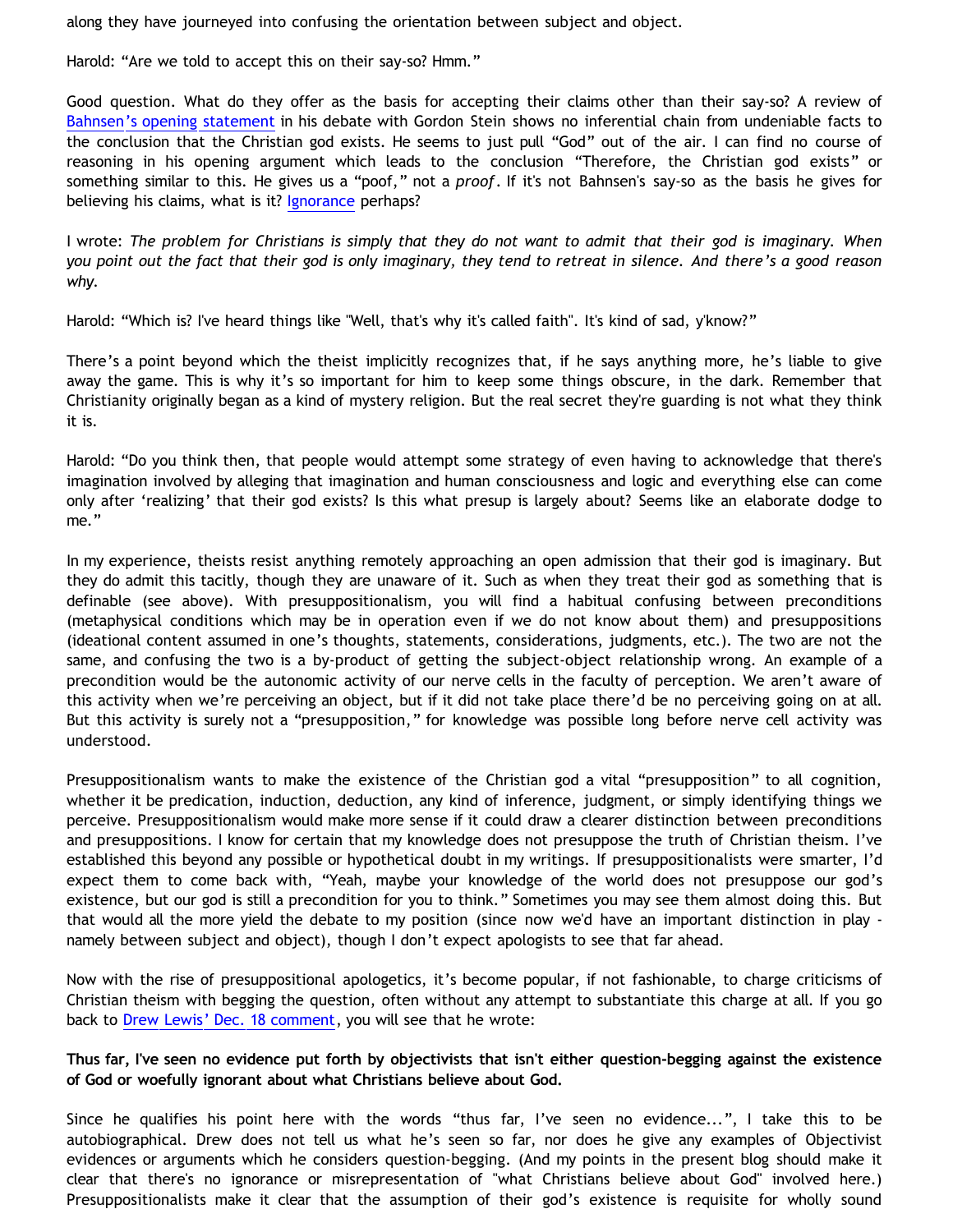thinking, and even tell us that their god's existence is integral to their epistemic starting point (see for example [here](http://bahnsenburner.blogspot.com/2008/10/reply-to-tennant-on-theistic.html)). Any argument for their god's existence which they produce, then, since its ultimate epistemic starting point includes the assumption that their god does indeed exist, will itself be question-begging, for the truth of such argument's conclusion is already assumed in the contextual underlay of its premises. One might even say (since the Christian god is said to be necessary for logical relations) that its existence is assumed in the very structure of argument to begin with. So it's unclear what objection the presuppositionalist would have against question-begging arguments, since their own stated methodology has them painted into a corner here. I can only suppose that their objection ultimately amounts to: "your arguments are question-begging because they're not question-begging," i.e., because they don't assume the truth of their worldview. By their own apologetic stipulations regarding methodology and content of "ultimate presuppositions," they give themselves no alternative here. Nevertheless, I've seen no informed understanding of my argument given to substantiate the charge that it is viciously circular.

Regards, Dawson

# [December 27, 2008 10:16 AM](http://bahnsenburner.blogspot.com/2008/12/5622110859452498414)

# [Vytautas](http://www.blogger.com/profile/10563655929016752682) said...

Bahnsen Burner: …[D]efinitions apply to concepts, not to independently existing entities. This kind of error is inevitable if one does not have a good grounding in concept theory, which is a common symptom among theists. When the theist makes statements like "God is [fill in the blank] \*by definition\*," he's really saying "by stipulation," by mere assertion. Sure he can cite sources which agree with him, but definition per se is not the guide here, as if "God" were a concept and it were formed by an objective process. By treating their god as something that is definable in terms of prior concepts or propositions, theists are tacitly admitting that their god is psychological rather than existential…

Vytautas: When you use the term God, you understand what the term God means. If you did not know, then you would ask for a definition. If I give you a definition, then I would be giving a concept, since definitions apply to concepts. So when a theist gives a definition of God, he is not giving an assertion, but rather he is giving you conceptual information. God is not formed by an objective process because he is a subject who tells us who he is. We can understand what God means, so that some knowledge is not formed by means of identifying an object. If God is just an idea inside our heads, then we could not know this because he cannot by identified by sense perception. So how come you understand what God means?

### [December 27, 2008 1:00 PM](http://bahnsenburner.blogspot.com/2008/12/7551326817258695641)

### [Harold](http://www.blogger.com/profile/10897769844874861468) said...

Thanks for taking the time to respond to my questions.

*This kind of error is inevitable if one does not have a good grounding in concept theory, which is a common symptom among theists.*

I'm not either. What books or reading would you recommend on this?

Thinking back on what I used to believe was right, I'm almost embarrassed. I don't want to make the same mistake again and don't want to accept these ideas just because they sound good. I want to make sure I understand what's really going on, so I appreciate your help.

### [December 27, 2008 1:07 PM](http://bahnsenburner.blogspot.com/2008/12/5608110533565884861)

[Bahnsen Burner](http://www.blogger.com/profile/11030029491768748360) said...

Vytautas: "When you use the term God, you understand what the term God means."

Actually, I imagine it, based on \*descriptions\* which various believers have produced to express what they have imagined. It's not really knowledge. I know the descriptions, but the object so described is a construct of the imagination.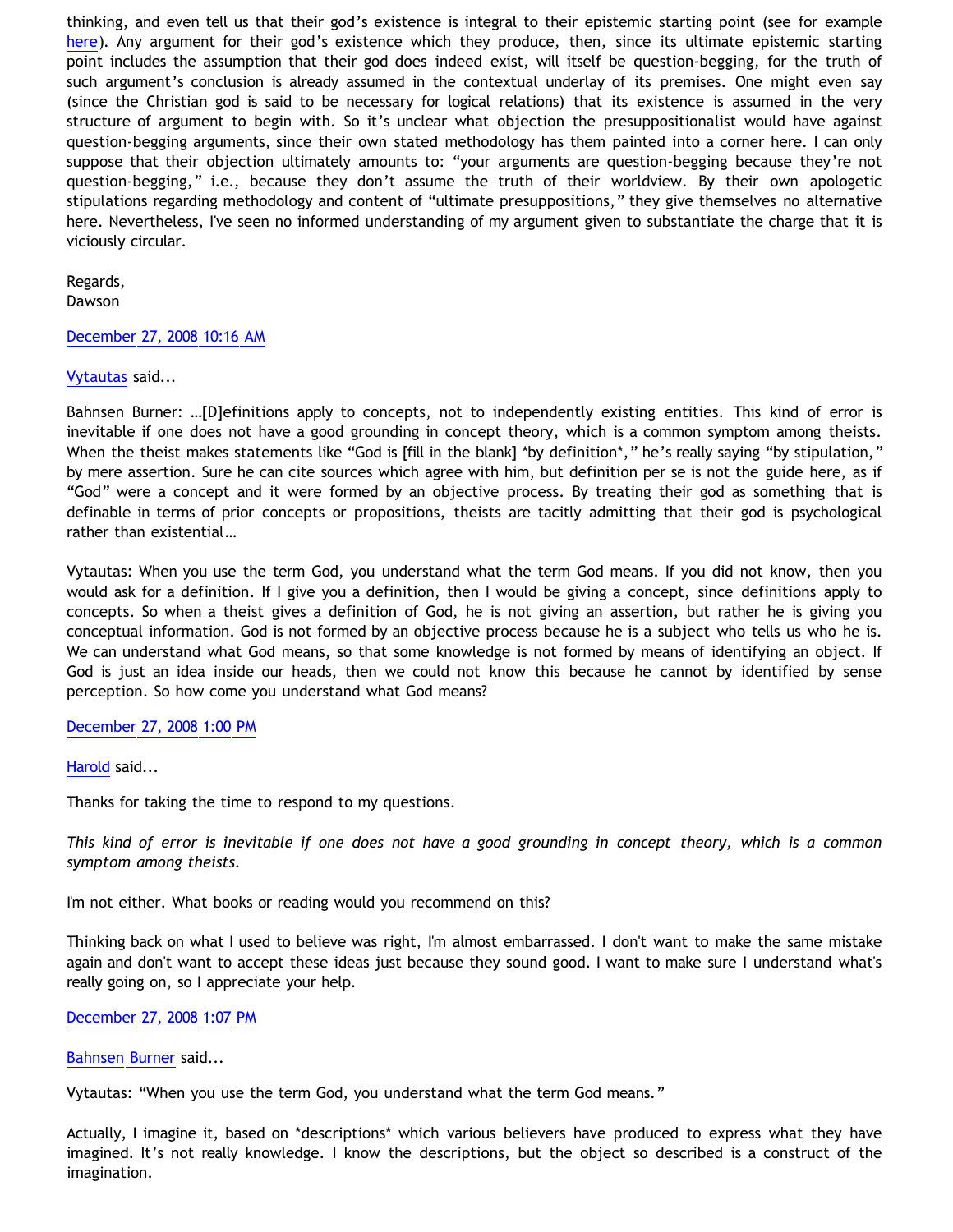Vytautas: "If you did not know, then you would ask for a definition."

Again, definitions apply to concepts, not to specific entities. What the theist should offer is not a \*definition\* of " God," but a \*description\*. The two are not the same.

Vytautas: "If I give you a definition, then I would be giving a concept, since definitions apply to concepts."

If you give me a definition for "god," then you would be treating "god" as a concept, which could only be valid if there were more than one god. But Christians are monotheists; even in the case of the trinity, it's still supposed to be only one god, not three gods. And if it is a concept, how was it formed? Theists need to answer this, not I. What's interesting is that the "definition" of "God" seems to vary from believer to believer, which I would find puzzling if in fact their god-belief were true. Regardless, what you would probably be giving is a description, and you would be using concepts to inform that description. But some of the "concepts" you would use to describe your god would have no objective meaning (such as "omniscient," "omnipotent," etc.).

Vytautas: "So when a theist gives a definition of God, he is not giving an assertion, but rather he is giving you conceptual information."

It would not be wholly conceptual. The significant portion of that description would be anti-conceptual (i.e., consisting of words which attempt to integrate errors, contradictions, stolen concepts, etc.). Even the concept ' consciousness', when applied to "God," has been distorted beyond recognition since its metaphysical roots, such as its biological preconditions, have been denied. How does something without eyes see? Blank out.

Vytautas: "God is not formed by an objective process because he is a subject who tells us who he is."

This is how the Christian tries to settle the matter in his mind. He wants to say that what he has learned about his god came from his god. In fact, however, he reads what other human beings have said about their god in stories which are said to be "inspired" by that god. It is fiction mistaken for fact. Such could be claimed about any stories about an imaginary being.

Vytautas: "We can understand what God means, so that some knowledge is not formed by means of identifying an object."

Oh, certainly. The notion "God" was not formed by an objective process of identifying things we have perceived.

Vytautas: "If God is just an idea inside our heads, then we could not know this because he cannot by identified by sense perception."

We can know this, if (a) we make the choice to be honest, and (b) recognize that we do have the ability to imagine things that we will never perceive (such as werewolves, Superman, headless horsemen, etc.).

Vytautas: "So how come you understand what God means?"

By going by what theists and theistic sources say in describing their god. Essentially, by imagining with them, without making the confessional investment they urge others to replicate.

Regards, Dawson

[December 27, 2008 2:39 PM](http://bahnsenburner.blogspot.com/2008/12/5869725311339272187)

[Bahnsen Burner](http://www.blogger.com/profile/11030029491768748360) said...

Harold: "I'm not either. What books or reading would you recommend on this?"

I would recommend starting with Ayn Rand's *Introduction to Objectivist Epistemology*, which outlines her theory of concepts, the objective theory of concepts. In it she explains what concepts are, how categories of measurement relate to conceptual knowledge, how we form concepts of both things which we perceive and of actions of consciousness, how proper definitions are formulated, how axiomatic concepts are distinct from non-axiomatic concepts, as well as the role which concepts play in cognition. This book also contains Leonard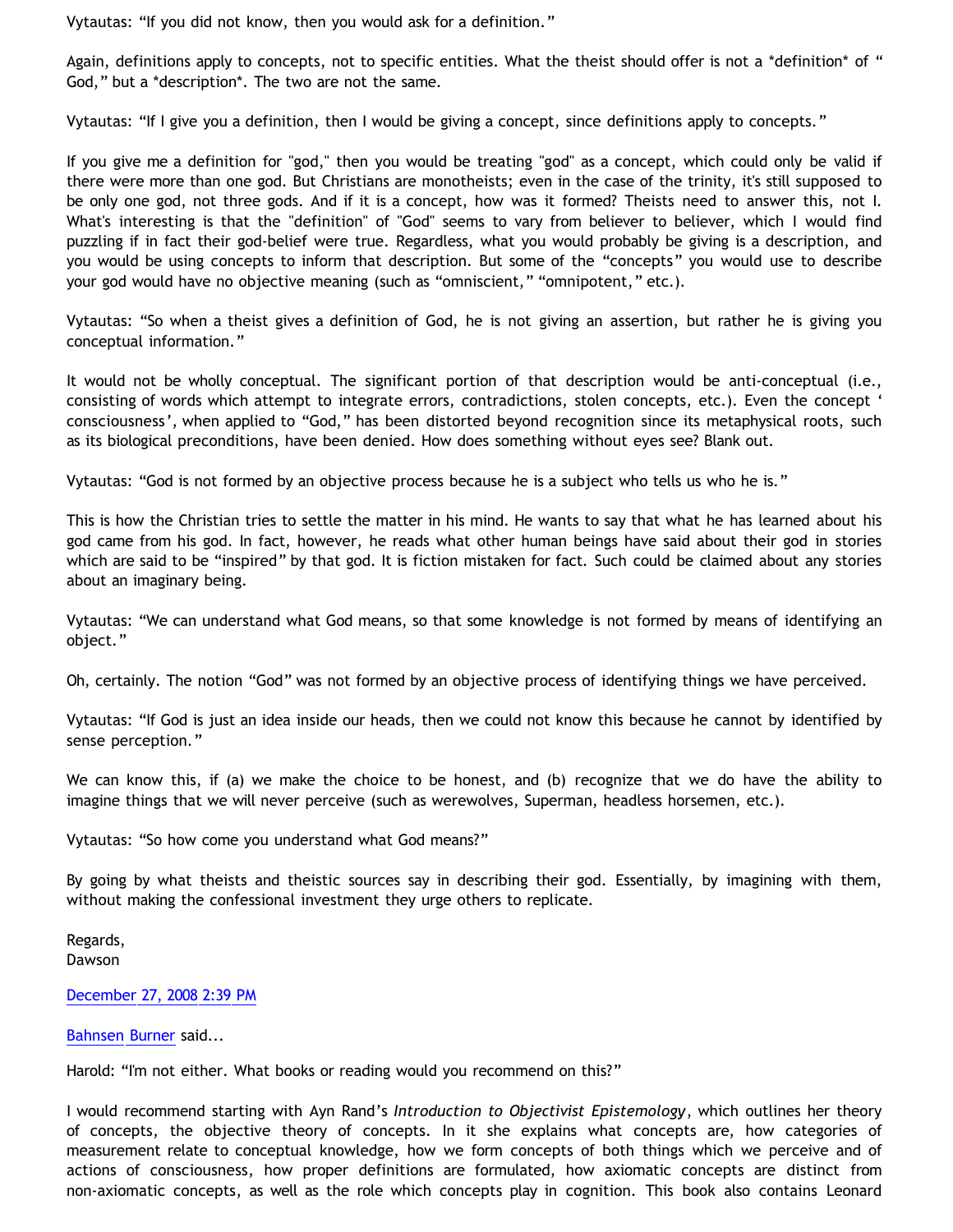Peikoff's essay "The Analytic-Synthetic Dichotomy" which not only shows why this commonly encountered dichotomy is false, but how it rests on a false theory of concepts. Peikoff's own book, *Objectivism: The Philosophy of Ayn Rand* has a good section on concept theory.

I personally have found great value in Tom Porter's *Ayn Rand's Theory of Knowledge*, which is a thorough analysis of Rand's *Introduction to Objectivist Epistemology*. Porter expounds on every paragraph is Rand's book, and even numbers them so that his reader can cross-reference his remarks with Rand's original statements. Though there are a few points here and there that I would question in Porter's treatment, the good by far outweighs the questionable as he makes some fascinating points on virtually everything he touches.

Harold: "Thinking back on what I used to believe was right, I'm almost embarrassed."

I know what you mean, Harold. I too find my past embarrassing. But I've come to understand it more than I could have had I never explored a genuinely rational philosophy. I know now that I'll never make those mistakes again.

Regards, Dawson

[December 27, 2008 2:40 PM](http://bahnsenburner.blogspot.com/2008/12/1435848602389052070)

[Vytautas](http://www.blogger.com/profile/10563655929016752682) said...

Bahnsen Burner -

Here is a response to an above comment:

<http://privyfisherman.blogspot.com/2008/12/concept-without-description.html>

[December 27, 2008 5:49 PM](http://bahnsenburner.blogspot.com/2008/12/5815875881840324451)

[Bahnsen Burner](http://www.blogger.com/profile/11030029491768748360) said...

Okay, let's take a look at what Vytautas had to say [in his latest blog entry](http://privyfisherman.blogspot.com/2008/12/concept-without-description.html).

Vytautas: "God is the only concept without a description."

That's quite a claim. Why do you think this? The bible itself gives plenty of descriptions of its god. Why is your god different?

Vytautas: "A description is formed by sense perception,"

How does sense perception form descriptions?

Vytautas: "but he is a Spirit, so that he is known without using an objective referent."

You tell us essentially how your god is \*not\* known (it's not known by "using an objective referent"), but can you explain how it \*is\* known (if you think you know your god)? Below you say that "God is known by examining what the term means," but who decides what it means? Your "God"? If so, how did you discover it? By reading a storybook perhaps (written by human beings)?

Vytautas: "A necessary being must exist in all possible worlds. If this is the only possible world with no god, then all things happen necessarily because all events could not have been otherwise. Our wills would be bound to nature because we could not break the bond of nature's laws. But you accept free will. How do you resolve this tension?"

There is no tension between free will and non-volitional causality, since volition ("free will") is a type of causation.

I wrote: *If it is a concept, how was it formed? Theists need to answer this, not [me]…Regardless, what you would probably be giving is a description, and you would be using concepts to inform that description. But some of the " concepts" you would use to describe your god would have no objective meaning (such as "omniscient," " omnipotent," etc.).*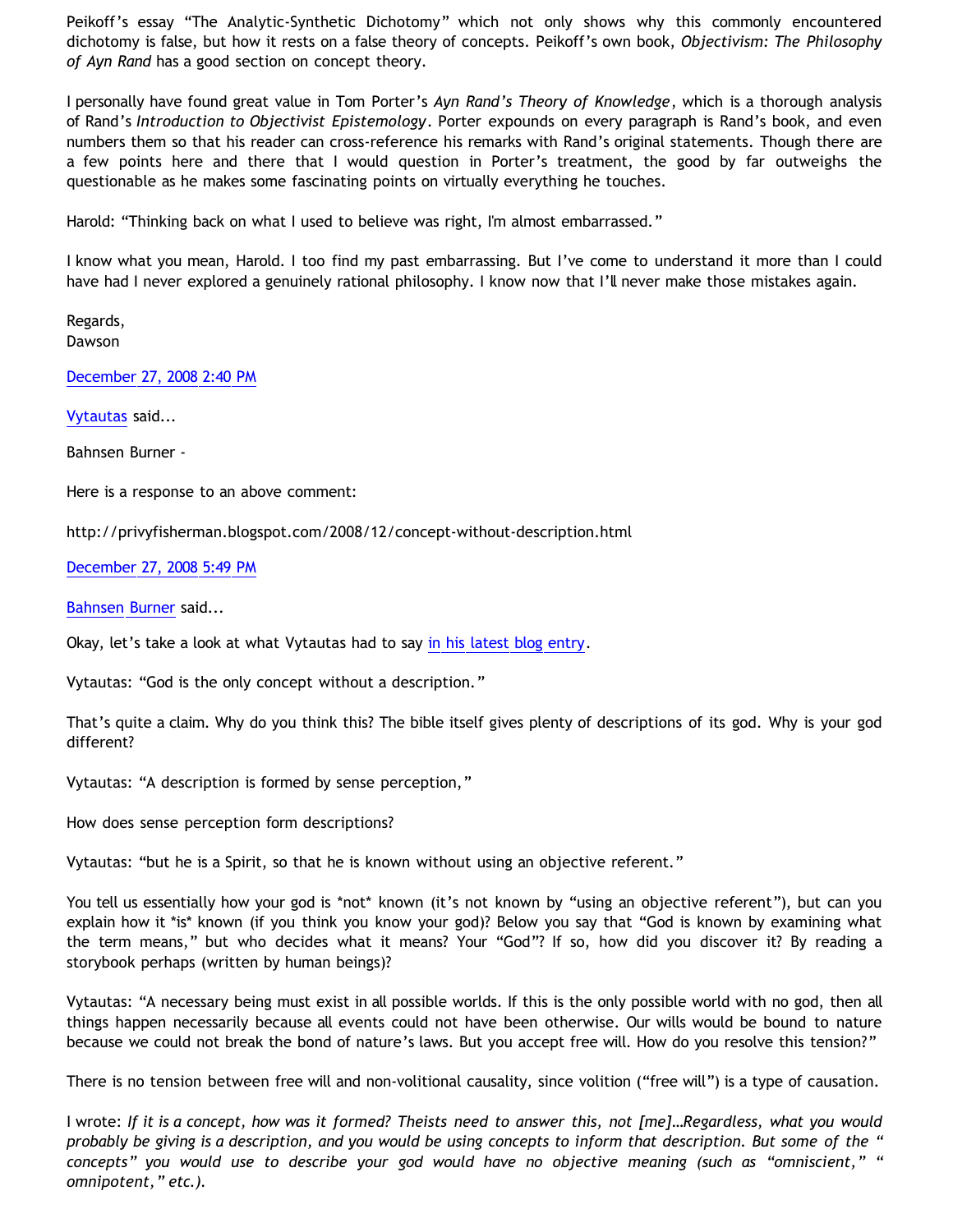Vytautas: "The concept was not formed by a process,"

So "God" is a concept, but it was formed by no specific process. Or, you just don't know how it was formed. Got it.

Vytautas: "but it is known innately"

Here we have an appeal to so-called "innate knowledge," i.e., automatic knowledge. This concept "God" was not learned, it was already in your mind when you were born. How do you know that you had knowledge already in your mind when you were born? Of course, anyone could claim (and many do) that their religious proclamations are known via "innate knowledge." It is an admission that the individual claiming such knowledge does not know how he acquired it (or does not want to admit how he acquired it) and consequently could not know whether or not it' s true.

Vytautas: "because if it was not known at birth, then it would be known objectively,"

And we already know that god-belief is inherently subjective.

Vytautas: "but God is not something that is known by sense perception."

Right. It is something one imagines "back of" (to use Van Til's favorite expression) everything we perceive.

Vytautas: "God is known by examining what the term means,"

So to know your god, you need to look inward, into the contents of your own imagination and feelings, not outward at the world, at reality.

Vytautas: "but that is not the only way."

Do tell.

I wrote: *The significant portion of that description would be anti-conceptual (i.e., consisting of words which attempt to integrate errors, contradictions, stolen concepts, etc.). Even the concept 'consciousness', when applied to "God," has been distorted beyond recognition since its metaphysical roots, such as its biological preconditions, have been denied. How does something without eyes see? Blank out.*

Vytautas: "If the concept of consciousness depends on physical life, then when physical life did not exist, there was no consciousness."

Man, you're good!

Vytautas: "So the concept of consciousness needs a physical consciousness to exist."

Actually, the concept 'consciousness' needs an organism which possesses a consciousness capable of forming concepts to form it. That organism is man, an integration of both matter and consciousness.

Vytautas: "So something physical gave birth to the non-physical. How could a physical brain think of the concept of consciousness?"

It is the nature of the human brain to think. How could it avoid forming the concept 'consciousness', if only implicitly?

Vytautas: "How could the mechanical produce the mental? It seems impossible."

Perhaps on your level of familiarity with the issues involved here, "it seems impossible." However, the fact that something "seems impossible" to you, is no argument for one position or another. It's simply an autobiographical statement.

I wrote: *We can know [that "God" is just an idea inside the theist's mind], if (a) we make the choice to be honest, and (b) recognize that we do have the ability to imagine things that we will never perceive (such as werewolves, Superman, headless horsemen, etc.*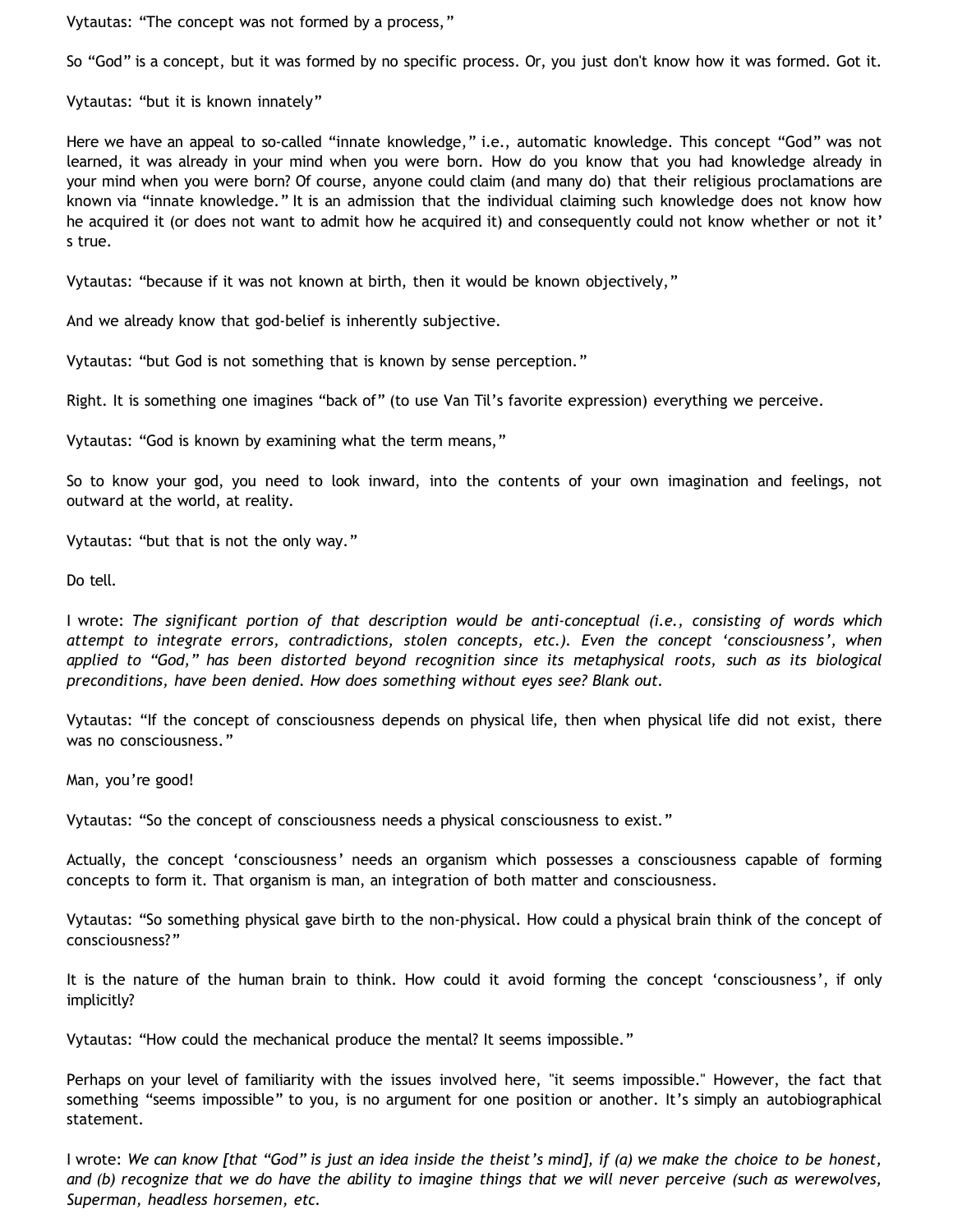Vytautas: "God cannot be imagined, since he is a Spirit. One cannot picture something that cannot be sensed, since one can only imagine what is sensed."

To the extent that the points you raise here constitute a hurdle for the imagination, the bible and other storybooks overcome it a thousand times over. In hundreds of places the OT, for instance, depicts its god speaking and interacting with human beings. In Genesis, it "spoke" and the earth and the heaven, even light, all came into existence. It spoke to Abraham, commanding him to prepare his son as a sacrifice. Speaking of course requires a body, including lungs, a larynx, a tongue, a palate, teeth, etc. It speaks with Moses "mouth to mouth" (Numbers 12:8). It also walks (Gen. 3:8) and has feet (Ex. 24:10). It has a hand (Josh. 4:24). It is characterized in a variety of ways which presuppose a body; e.g., it rests (Gen. 2:2), it has a heart (Gen. 6:6, Hos. 11:8), it has emotions (Ex. 20:5, et al.). The purpose of these references is to give the believer's imagination something to work with. Otherwise, it is a blank, and a blank can only invite an individual to fill it in with his own content. The priests certainly saw to it that they control what the believer imagines and feels.

When we get to the New Testament, the floodgates are opened. For now we have this same god incarnated ("the word made flesh"), and now the imagination has a lot to work with. Vivid stories of the Christian god in human form abound in the New Testament. And when it's all said and done, it ascends to heaven to be seated "on the right hand of God" (Mark 16:19). It sits in a throne (Rev. 3:21). All of this is vivid imagery, content for the believer's imagination. There's no question that imagination is hard at work in the believer's life when he contemplates his deity.

But notice this unintended irony in Christianity: it teaches that human beings were made in the image of this " Spirit," and yet when it depicts that same "Spirit" in action, it uses anthropomorphic descriptions, depicting it in the human image.

Vytautas: "Werewolves, Superman, and headless horsemen have objective referents and can be imagined, but they do not exist."

How do you know that werewolves, Superman and headless horsemen do not exist, Vytautas? Please, if nothing else, speak to this.

Regards, Dawson

#### [December 27, 2008 9:43 PM](http://bahnsenburner.blogspot.com/2008/12/261006976889183227)

#### [Vytautas](http://www.blogger.com/profile/10563655929016752682) said...

Bahnsen Burner: How do you know that werewolves, Superman and headless horsemen do not exist, Vytautas? Please, if nothing else, speak to this.

Vytautas: Either way, I don't care.

[December 28, 2008 12:52 PM](http://bahnsenburner.blogspot.com/2008/12/223142183016190247)

[Drew Lewis](http://www.blogger.com/profile/06553828200280746250) said...

Dawson,

Thanks for the comprehensive explanation of the primacy of existence. Allow my to answer the questions you asked and point out some of the fallacious reasoning you're using.

Dawson asked:

### *1. Is this god conscious?*

Yes, God is an objectively existent conscious thing.

Dawson asked: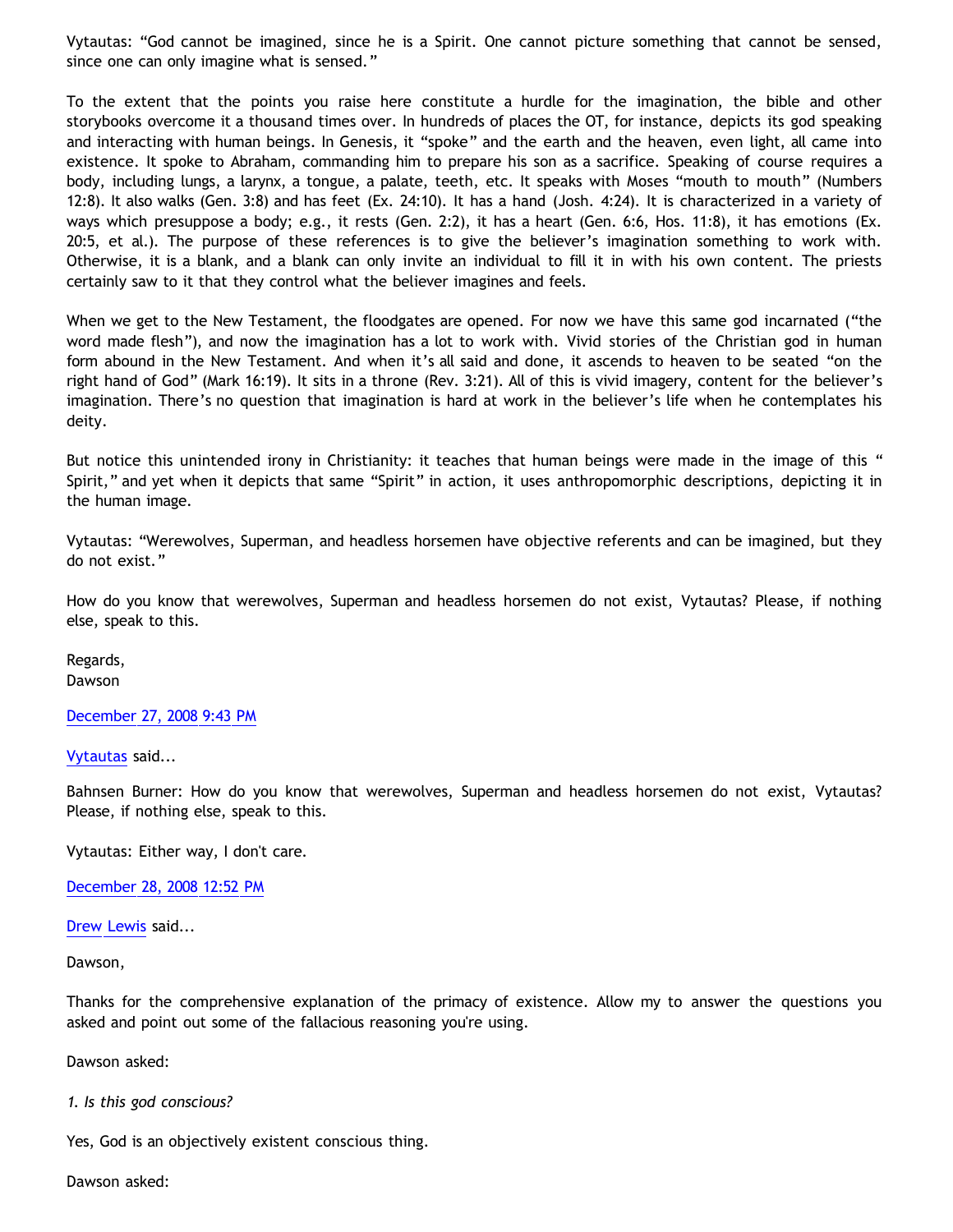*2. What is the orientation between the Christian god as a subject of consciousness and the objects of its consciousness?*

God is conscious of Himself and the things He has created. His consciousness of Himself follows His own existence. His consciousness of those things He has created depends on how you characterize it. He was conscious of them before He created them in a similar way to how a baker is conscious of the cookies he plans to make before he makes them. God's prior consciousness is obviously more in depth and accurate, but it is still within Himself, just like the baker. When He has created, He is then conscious of those things in a new way.

Now, for the fallacies.

Dawson:

*Rather, the argument is that god-belief is subjective because it ascribes metaphysical primacy to a subject (e.g., " God's will") over any and all of its objects, regardless of whether or not that subject is said to have created itself. That is where the root of subjectivism lies in the Christian worldview: in the relationship between its god as a subject and any objects distinct from itself.*

Fallacy: Straw Man or non-Sequitur

First, which statement do you mean to make? "any and all of its objects", or "any objects distinct from itself"? This determines which fallacy you've committed. It is definitely one or the other.

If it's the first, then you've constructed a straw man. Whatever someone may say about God creating "existence" or "reality", no orthodox Christian holds that "God's will" has primacy over "any and all" of its objects, because one of the objects that it is conscious of is itself. Any quote you may find, if you asked, no one would espouse the belief that you're arguing against. This is why it doesn't matter if you said it created itself. In order for Christian belief to be accurately characterized as you do, God would have to be conscious before He existed. That is obviously preposterous and that's why your argument is a straw man against some other belief besides Christianity or any other theistic belief I'm aware of.

That may not be the case, though, so what if you mean "any objects distinct from itself"? If that's the case, then your argument is simply invalid.

This could be your argument by this quote:

*For example, suppose I see a stapler on my desk. My seeing the stapler does not bring the stapler into existence. It exists independent of my perception of it, my awareness did not cause it to exist. Now if I wish that the stapler be full of staples when in fact it has already run out, my wishing will not automatically reload it so that it is full again. Wishing does not have this power, and that is because the objects of consciousness hold metaphysical primacy over consciousness. If I want the stapler reloaded, I would have to physically reload it, and I could do this only if I have a set of staples to put into it. I could command that the stapler levitate itself to my hand if it is out of my reach, but will the stapler obey my command? No, it won't. Again, it exists independent of my conscious activity....*

And so on.

Well, this argument is just a non-sequitur. It doesn't follow that just because one being lacks an ability, that all beings lack an ability. My question is, what is the logical connection between our inability to affect reality by mere will and God's? There is none, so the argument doesn't follow. It's literally just as good as saying that just because a picture of a car can't get you anywhere, this shows that a car can't get you anywhere. You can try to bring some other argument in if you want to argue that there's no God, but this argument just doesn't follow.

#### Dawson:

*Reality has its constraints, constraints which conscious activity will not be able to alter or overcome. However, in the fake environment of the imagination, an individual can project a consciousness which does overcome these constraints. We can imagine a consciousness which even put those constraints in place to start with, "in the beginning," and thus has the power to defy them or withdraw them altogether. In its essence, religion is the glorification of an imaginary consciousness possessing precisely this power.*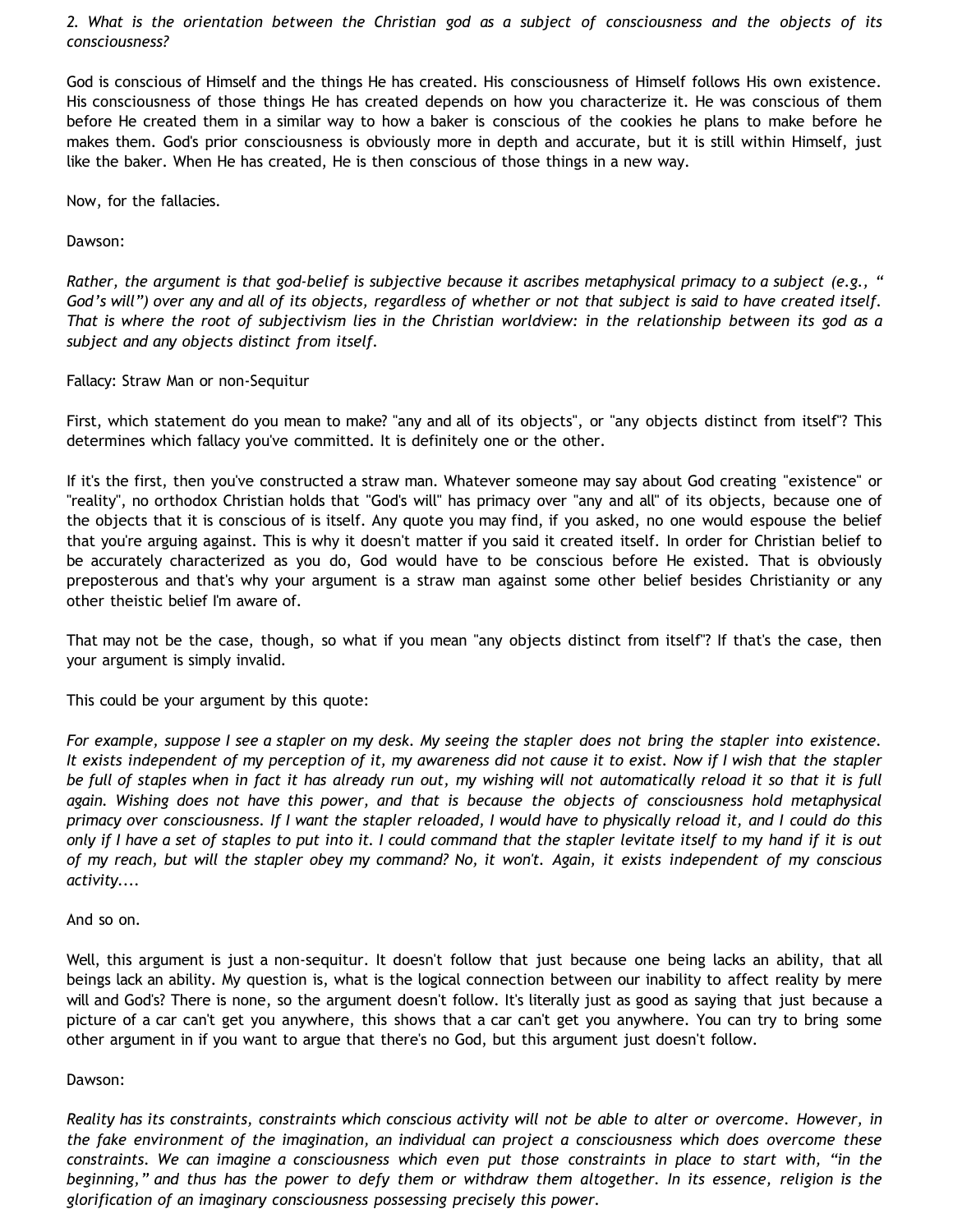# Fallacy: non-sequitur

Again, this argument doesn't follow. The ability to imagine a world that has an all-powerful creator is not evidence that such a world must be imaginary. I can imagine a world in which Dawson Bethrick has a blog. Oh, look! That world must be imaginary! Do you really think this is a good argument?

# Dawson concluded:

*The problem for Christians is simply that they do not want to admit that their god is imaginary. When you point out the fact that their god is only imaginary, they tend to retreat in silence. And there's a good reason why.*

Fallacy: either non-sequitur or begging the question (circular reasoning)

If you're just restating the assertion above that the Christian God is imaginary as your conclusion, then it's just a reiteration of the same bad argument.

However, when people start a sentence with "the problem is", they are generally stating a premise to support their conclusion. If that is the case, then it is question-begging to use "god is imaginary" to conclude that Christianity is false or that belief in God is irrational or whatever. I can do the same thing by saying that atheists just don't want to admit that their naturalistic universe is imaginary. Hey, I can imagine such a universe right? It was good enough for you before.

[December 28, 2008 1:28 PM](http://bahnsenburner.blogspot.com/2008/12/102796708329978126)

# [Justin Hall](http://www.blogger.com/profile/17804641315202800289) said...

Drew: Fallacy: Straw Man or non-Sequitur

drew it is not a non sequitur to assert that if god created everything apart from himself then metaphysical subjectivity follows. Its clear as day to me that if god can determine and create the objects of he perception then there identity is subject to him, thats subjectivity in a nutshell

Drew: Well, this argument is just a non-sequitur. It doesn't follow that just because one being lacks an ability, that all beings lack an ability. My question is, what is the logical connection between our inability to affect reality by mere will and God's? There is none, so the argument doesn't follow. It's literally just as good as saying that just because a picture of a car can't get you anywhere, this shows that a car can't get you anywhere. You can try to bring some other argument in if you want to argue that there's no God, but this argument just doesn't follow.

Justin: The only conceptualization of conciseness is our own, by definition it has properties x, y, and z as determined by our identity. We can image any type of conciseness we want, but how do we separate it from what we may just be imagining. You cant define something into existence Drew.

Last point. A lot of people think its OK for god to have a subjective relationship with existence and we have a objective one and don't see the contradiction. Its simple, one drop of metaphysical subjectivity into the well of objectivity poisons the whole thing. If even one consciousness has a subjective relationship then all bets are off. Who's to say I can not make a stapler in front of me turn into coffee, the other consciousness can maybe hear my wish and fulfill it, or grant me the powers to do so my self. If we grant this power to just one being even in the a limited fashion then the very metaphysical basis on which logic works, the law of identity is dead.

# [December 28, 2008 2:42 PM](http://bahnsenburner.blogspot.com/2008/12/1679015470086450922)

[Bahnsen Burner](http://www.blogger.com/profile/11030029491768748360) said...

Hello Drew,

Thanks for your responses. Unfortunately, it seems that you're having a hard time understanding significant portions of my argument. Keep in mind that my argument is intended to establish the conclusion that god-belief (particularly Christian god-belief) is inherently subjective. It is not intended to conclude that your god does not exist. It seems I need to make this clear, even though my argument nowhere seeks to establish a conclusion which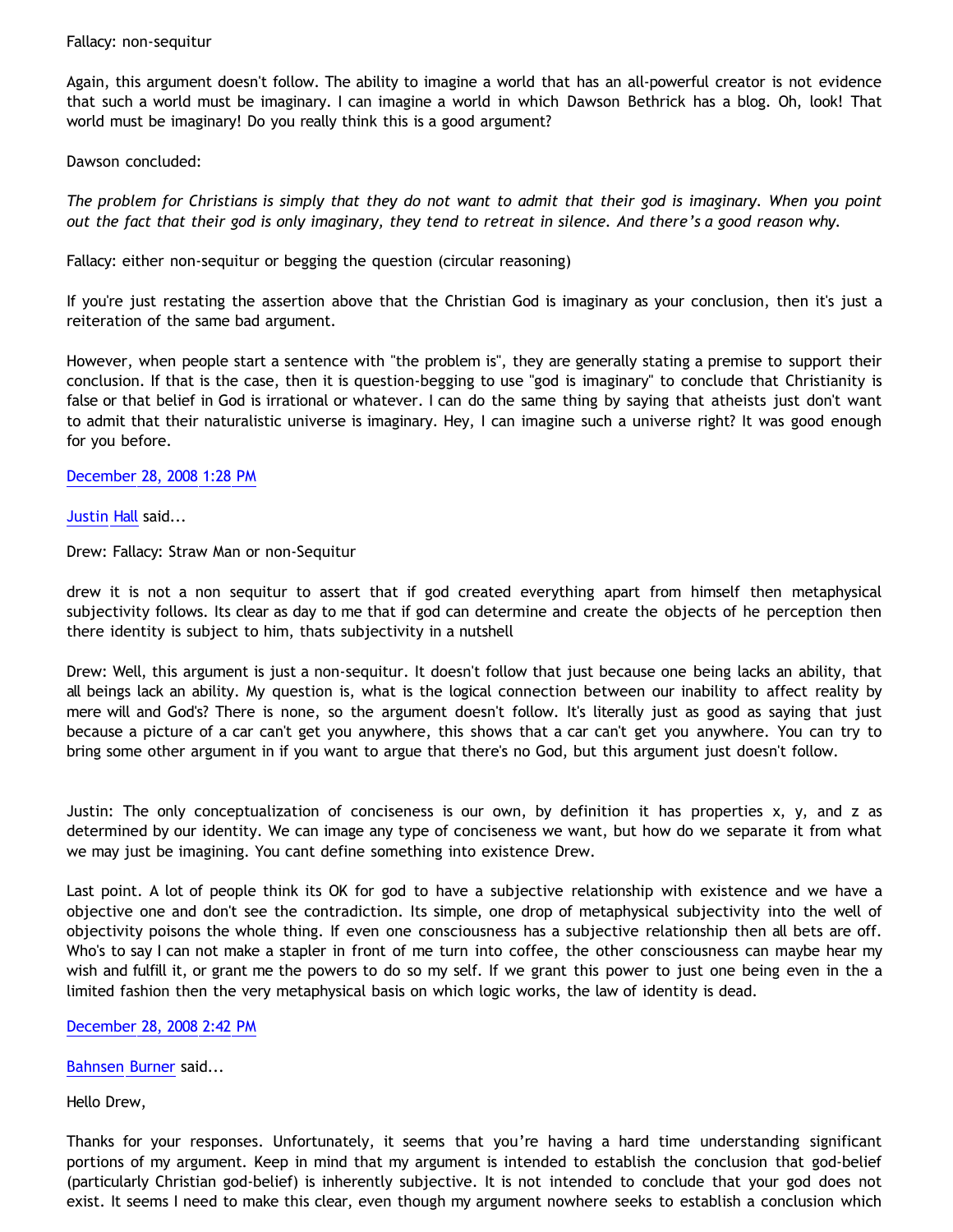reads, "Therefore, the Christian god does not exist." Please make a note of this distinction in considering my following points.

I asked: *1. Is this god conscious?*

Drew: "Yes, God is an objectively existent conscious thing."

Okay, so according to your god-belief, your god is conscious. Good! You had no difficulty with the first portion of my argument. The problems arise in your response to the second portion. Observe:

I asked: *2. What is the orientation between the Christian god as a subject of consciousness and the objects of its consciousness?*

Drew: "God is conscious of Himself and the things He has created. His consciousness of Himself follows His own existence."

Neither of these statements addresses the question I have asked.

Drew: "His consciousness of those things He has created depends on how you characterize it."

This statement doesn't address my question either, but how it is phrased is curious. Why would your god's consciousness of those things it has allegedly created depend on how I characterize it? Is it really in my control?

Drew: "He was conscious of them before He created them in a similar way to how a baker is conscious of the cookies he plans to make before he makes them."

This too does not address my question. And I should point out that statements like this can be made about anything we imagine. But in the case of an original creator, this statement is problematic. A baker who plans to bake cookies has seen cookies before, and the cookies he intends to bake are significantly like those he's seen in the past. He probably saw cookies well before he became a baker to begin with (for example, when he was a child). He is drawing from memory of things which have already existed and which he has perceived before. Moreover, the baker does not create cookies "ex nihilo." He takes pre-existing materials and blends them according to his chosen recipe and bakes them accordingly.

Even more important, the orientation between a baker and the cookies he bakes is characterized by the primacy of existence. The cookies which he bakes (which actually exist) are what they are independent of the baker's conscious activity. He could put a batch of cookies in the oven and forget to pull them out in time, consequently burning them. The baker would have to scrap them. He would not be able to wish them back to their desired state. But an all-sovereign and omnipotent deity could. Why? Because the objects of its conscious intensions conform to those intensions. Again, it's a question of the \*orientation\* presumed between the subject in question and its objects.

Drew: "God's prior consciousness is obviously more in depth and accurate, but it is still within Himself, just like the baker. When He has created, He is then conscious of those things in a new way."

Again, this just skirts around the question which I have posed. You have already affirmed that your god is conscious. But the question now becomes: *What is the orientation between the Christian god as a subject of consciousness and the objects of its consciousness?* Is it the same orientation which we have with the objects of our consciousness? That is not what statements made by theists about their god indicate. Quite the opposite in fact. Their statements (and I quoted a number of them to confirm that my point is not misrepresentative of theism) clearly indicate that the orientation between their god as a subject and its objects is characterized by the primacy of consciousness - i.e., the primacy of the *subject*. Hence, *subjectivism*. But your statements, Drew, suggest that you do not fully understand this point.

I wrote: *Rather, the argument is that god-belief is subjective because it ascribes metaphysical primacy to a subject (e.g., "God's will") over any and all of its objects, regardless of whether or not that subject is said to have created itself. That is where the root of subjectivism lies in the Christian worldview: in the relationship between its god as a subject and any objects distinct from itself.*

Drew: "Fallacy: Straw Man or non-Sequitur. First, which statement do you mean to make? 'any and all of its objects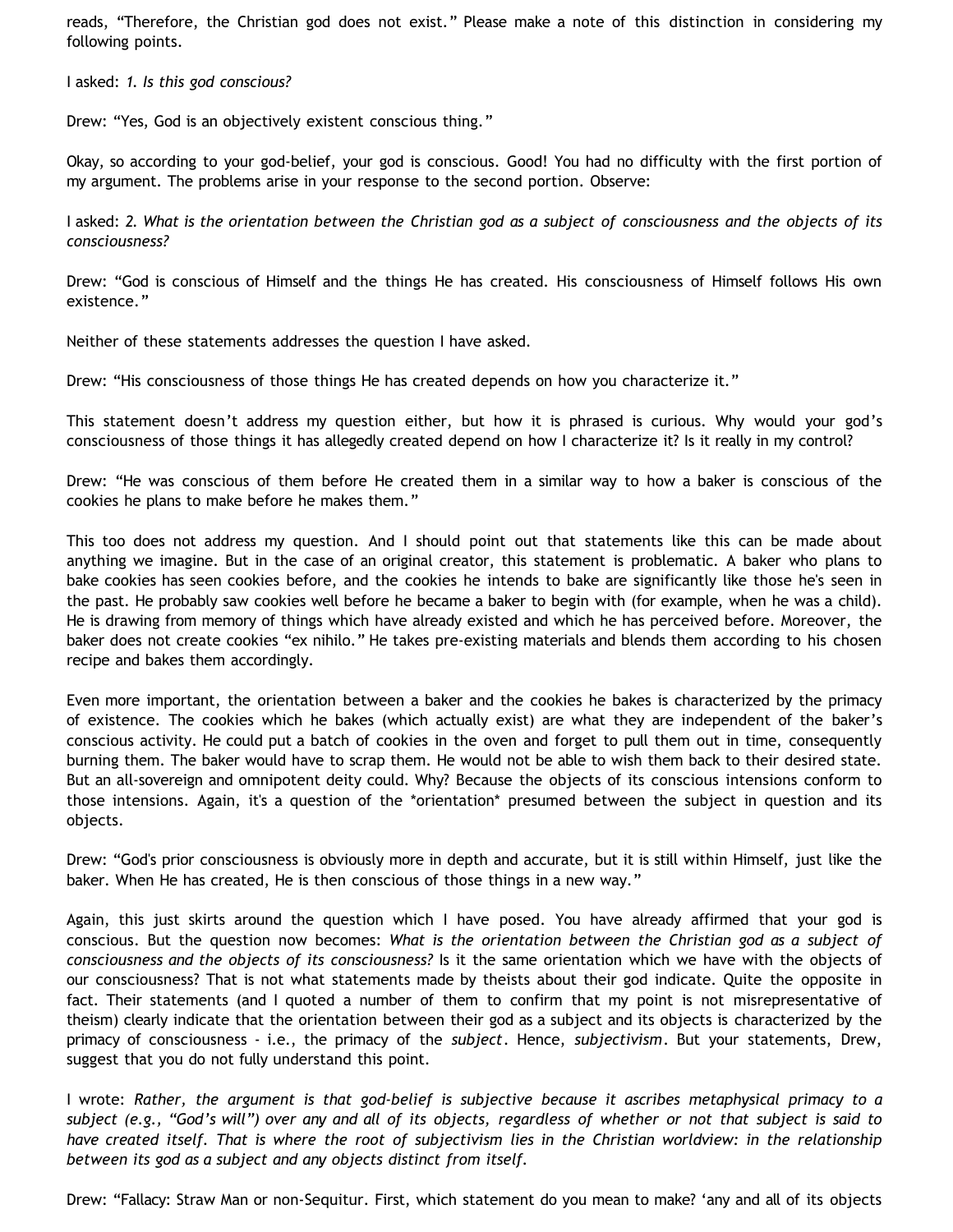', or 'any objects distinct from itself'? This determines which fallacy you've committed. It is definitely one or the other."

It is as you yourself had stated in your original comment, Drew: "I do believe that whatever else exists is created by Him." This would presumably include stars, planets, dirt, flowers, oxygen molecules, riverbeds, starfish, raindrops, dust particles, etc. Even light itself is said to have been created by this supernatural being (indicating that it "created the earth and the heaven" in the dark). All these things and more would be objects of its consciousness, if it is aware of them. So there's definitely no straw man argument on my part here. I'm simply going by what theists themselves say. I gave a number of quotes from numerous Christian sources to demonstrate that the position in question is not something I've concocted.

Incidentally, your statement logically leads to [the problem of divine lonesomeness](http://bahnsenburner.blogspot.com/2008/07/before-beginning-problem-of-divine.html), to which I've yet to see a credible response by theists.

Drew: "If it's the first, then you've constructed a straw man. Whatever someone may say about God creating ' existence' or 'reality', no orthodox Christian holds that 'God's will' has primacy over 'any and all' of its objects, because one of the objects that it is conscious of is itself."

You may want to re-read what I had stated in my blog:

**Now it's well and good that a system of god-belief holds that its god did not create itself. Unfortunately, this does not sanitize god-belief from its inherent subjectivism. The Objectivist argument which I defend is** *not* **that god-belief is subjective because its god allegedly created itself. Rather, the argument is that god-belief is subjective because it ascribes metaphysical primacy to a subject (e.g., "God's will") over any and all of its objects, regardless of whether or not that subject is said to have created itself. That is where the root of subjectivism lies in the Christian worldview: in the relationship between its god as a subject and any objects distinct from itself.**

I don't know how I could be more clear in stating that my argument is *not* that god-belief is subjective because it supposes that a consciousness created itself. But here it crops up in your response, as if you did not recognize this point. Please take note of it.

Drew: "Any quote you may find, if you asked, no one would espouse the belief that you're arguing against."

So, it's not your belief that your god created things like include stars, planets, dirt, flowers, oxygen molecules, riverbeds, starfish, raindrops, dust particles, etc.?

Drew: "This is why it doesn't matter if you said it created itself. In order for Christian belief to be accurately characterized as you do, God would have to be conscious before He existed."

How so? I'm wondering if you've understood my argument at all, Drew. My argument is wholly compatible with the position that your god is eternal, uncreated, and existing independent of its own creative activity.

Drew: "so what if you mean 'any objects distinct from itself'? If that's the case, then your argument is simply invalid."

How so? Again, did you understand my argument and what it seeks to conclude? It simply seeks to conclude that theism (god-belief) is inherently subjective. Your own efforts to interact with my argument seem to proceed from a fundamental misunderstanding of what my argument seeks to establish.

I wrote: *For example, suppose I see a stapler on my desk. My seeing the stapler does not bring the stapler into existence. It exists independent of my perception of it, my awareness did not cause it to exist. Now if I wish that the stapler be full of staples when in fact it has already run out, my wishing will not automatically reload it so that it is full again. Wishing does not have this power, and that is because the objects of consciousness hold metaphysical primacy over consciousness. If I want the stapler reloaded, I would have to physically reload it, and I could do this only if I have a set of staples to put into it. I could command that the stapler levitate itself to my hand if it is out of my reach, but will the stapler obey my command? No, it won't. Again, it exists independent of my conscious activity....*

Drew: "Well, this argument is just a non-sequitur. It doesn't follow that just because one being lacks an ability,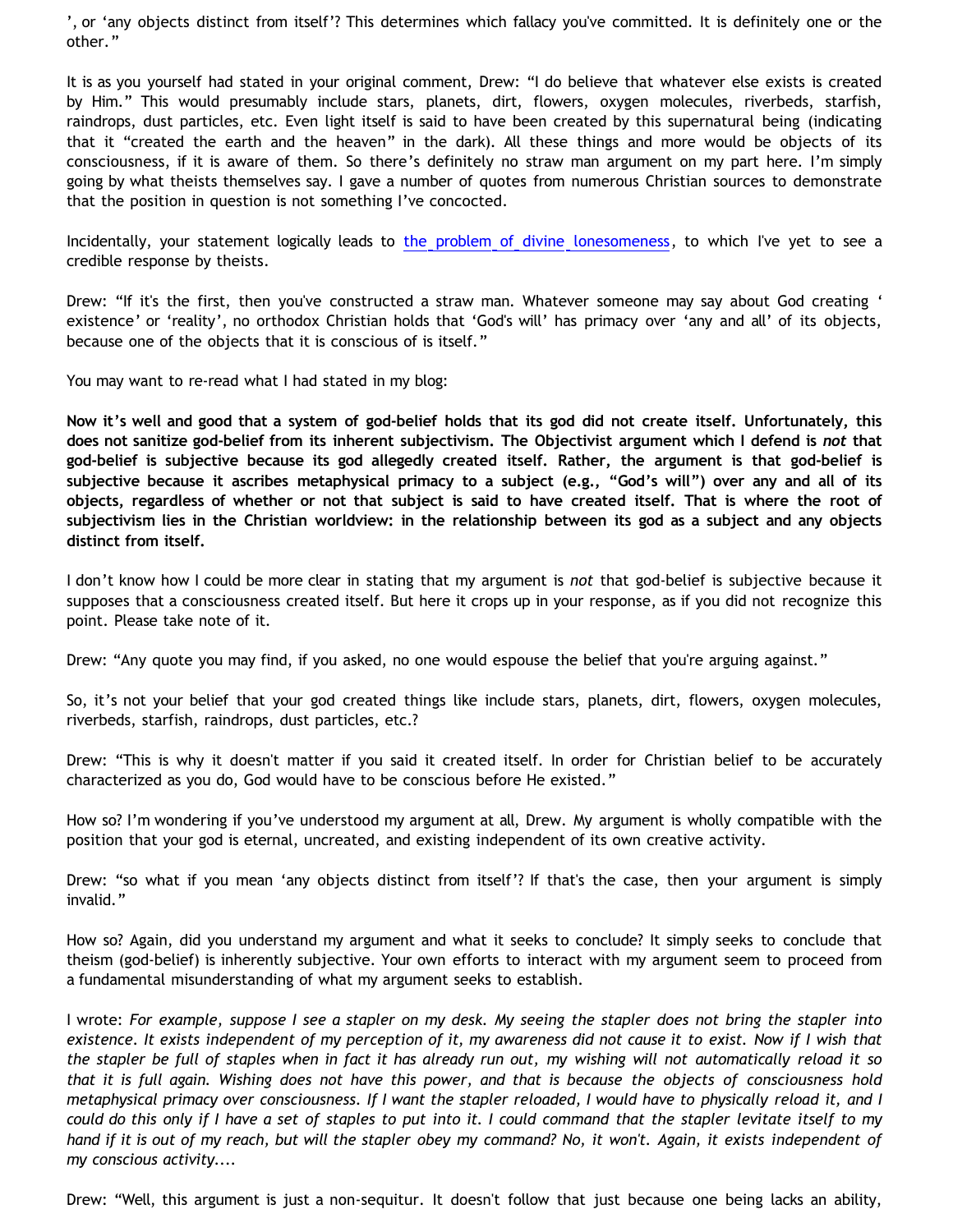that all beings lack an ability."

Here you are straw-manning my argument, for the issue is not a difference in mere "ability," but in \*orientation\* between subject and object. Two different individuals can vary in ability (e.g., my ability to throw a football and an NFL professional's ability to do the same), but still have the \*same\* orientation between subject and object.

Drew: "My question is, what is the logical connection between our inability to affect reality by mere will and God's? There is none, so the argument doesn't follow. It's literally just as good as saying that just because a picture of a car can't get you anywhere, this shows that a car can't get you anywhere. You can try to bring some other argument in if you want to argue that there's no God, but this argument just doesn't follow."

Again, I wonder if you have adequately understood my argument. You say that "the argument doesn't follow," but what exactly do you understand my argument to be? My argument is intended to establish the conclusion that subjectivism is inherent in theism. Unless you believe your god has the same orientation between itself as a subject and any objects of its awareness \*as human beings have\*, then you're missing the point. Notice the methodology of my exploration of this issue: first I asked if your god is supposed to be conscious. You affirmed that it is. So far no mischaracterization. Then I asked what orientation it has between itself as a conscious subject and its objects. Above you do not answer this question directly. But it is clear that you believe your god created the kinds of objects I listed. After all, you yourself stated: "I do believe that whatever else exists is created by Him." That's all my argument needs to work with, and I gave a whole slew of quotes which second the motion. It should be clear that the orientation between your god as a subject and its objects is not the same orientation that we have between ourselves as subjects and any objects of our awareness. The orientation which we have between ourselves as subjects is characterized by the primacy of existence: the *objects* of consciousness hold metaphysical primacy over us as subjects (this is the *objective* orientation between subject and object). But this principle does not apply in the case of your god: in the case of your god, the *subject* of consciousness is supposed to hold metaphysical primacy over its objects (this is the *subjective* orientation between subject and object). It is said to have created all objects distinct from itself by an act of will (i.e., by *conscious* activity); it is said to have assigned them their natures by an act of will; it is said to revise their natures by an act of will, etc. There is nothing apart from the god of theism, according to the theistic worldview, which can escape its sovereign control. This is the primacy of the subject metaphysics, i.e., *subjectivism* Q.E.D. No straw man here. No non sequitur, either. Not in the argument which I have presented. Sorry.

I wrote: *Reality has its constraints, constraints which conscious activity will not be able to alter or overcome. However, in the fake environment of the imagination, an individual can project a consciousness which does overcome these constraints. We can imagine a consciousness which even put those constraints in place to start with, "in the beginning," and thus has the power to defy them or withdraw them altogether. In its essence, religion is the glorification of an imaginary consciousness possessing precisely this power.*

Drew: "Fallacy: non-sequitur. Again, this argument doesn't follow. The ability to imagine a world that has an all-powerful creator is not evidence that such a world must be imaginary."

Here's another mischaracterization of my argument. The object being imagined is not the *world* (it exists, and we perceive it; we don't have to imagine it), but the invisible supernatural being which is alleged to have created it. Apparently you agree that people \*can\* imagine this. You do well. But here's the question: how can we reliably distinguish between what theists call "God" and what those same theists may merely be \*imagining\*? As I have pointed out, it was the runaway imagination of a little boy scared out of his wits one night which led young Cornelius Van Til to a lifetime of devotion to mysticism. Here it is in his own words:

**I can recall playing as a child in a sandbox built into a corner of the hay-barn. From the hay-barn I would go through the cow-barn to the house. Built into the hay- barn too, but with doors opening into the cow-barn, was a bed for the working-man. How badly I wanted permission to sleep in that bed for a night! Permission was finally given. Freud was still utterly unknown to me, but I had heard about ghosts and "forerunners of death." That night I heard the cows jingle their chains. I knew there were cows and that they did a lot of jingling with their chains, but after a while I was not quite certain that it was only the cows that made all the noises I heard. Wasn't there someone walking down the aisle back of the cows, and wasn't he approaching my bed? Already I had been taught to say my evening prayers. Some of the words of that prayer were to this effect: "Lord, convert me, that I may be converted." Unmindful of the paradox, I prayed that prayer that night as I had never prayed before.** ([Why I](http://www.reformed.org/apologetics/index.html?mainframe=/apologetics/why_I_believe_cvt.html) [Believe in God\)](http://www.reformed.org/apologetics/index.html?mainframe=/apologetics/why_I_believe_cvt.html)

You can deny the role of imagination in your god-belief all you want, Drew. That will not make it go away. And no,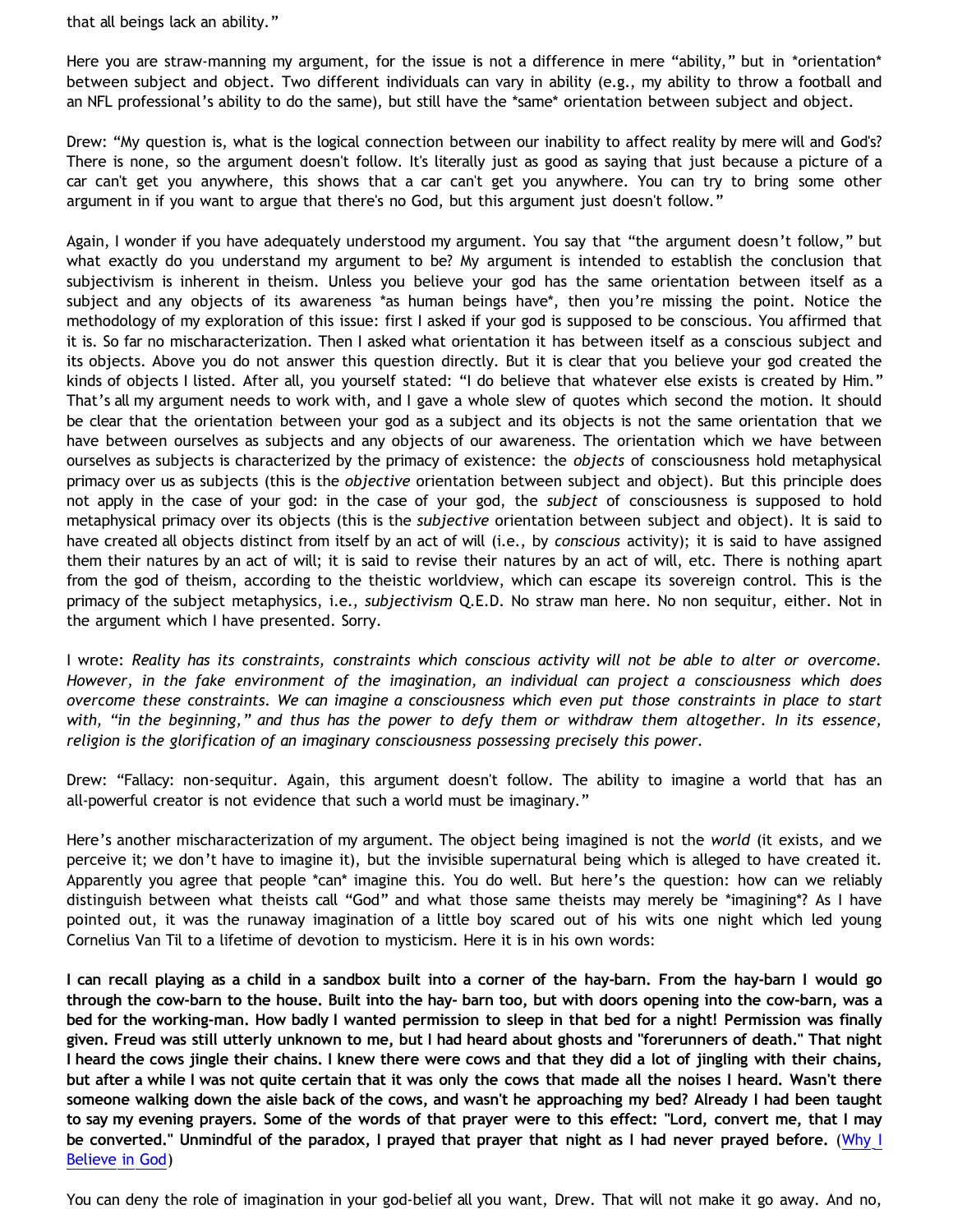it's not question-begging to point out that belief in imaginary beings such as god-belief enshrines is irrational. To insist that it is question-begging only indicates that you are not familiar with the issues raised in my arguments (as your current objections indicate).

Drew: "I can do the same thing by saying that atheists just don't want to admit that their naturalistic universe is imaginary. Hey, I can imagine such a universe right? It was good enough for you before."

I don't see how this move would at all be analogous. Existence exists. There's no non-contradictory way to deny this. The universe is merely the sum total of what exists. The objects which I perceive are not created by anyone's imagination. If steer my car towards a telephone pole going 80 mph, my imagination will not make the telephone pole stop existing or move out of the way. As I've stated before, the primacy of existence is undefeatable.

Regards, Dawson

[December 28, 2008 3:41 PM](http://bahnsenburner.blogspot.com/2008/12/7817997501999500422)

[Bahnsen Burner](http://www.blogger.com/profile/11030029491768748360) said...

Justin: "Its clear as day to me that if god can determine and create the objects of he perception then there identity is subject to him, thats subjectivity in a nutshell."

Exactly. Christianity essentially claims that the universe is a creation of consciousness... you can't get much more subjective than this.

Justin: "A lot of people think its OK for god to have a subjective relationship with existence and we have a objective one and don't see the contradiction. Its simple, one drop of metaphysical subjectivity into the well of objectivity poisons the whole thing. If even one consciousness has a subjective relationship then all bets are off."

Right. As Rand once put it, there is no compromise between food and poison. Season your food (objectivity) with a little poison (subjectivism), and you've destroyed the nutritional value of your food.

Justin: "Who's to say I can not make a stapler in front of me turn into coffee, the other consciousness can maybe hear my wish and fulfill it, or grant me the powers to do so my self. If we grant this power to just one being even in the a limited fashion then the very metaphysical basis on which logic works, the law of identity is dead."

I agree entirely here. Unfortunately, it's going to take the rest of the world a very long time to catch up.

Regards, Dawson

[December 28, 2008 3:51 PM](http://bahnsenburner.blogspot.com/2008/12/4971771495515683248)

[Harold](http://www.blogger.com/profile/10897769844874861468) said...

*I agree entirely here. Unfortunately, it's going to take the rest of the world a very long time to catch up.*

You're more right about that than you can imagine. It's something I find myself thinking about as I go about my day. It seems the more one *understands* and adopts such a worldview based on reason, the more they are psychologically removed from others. I know how that sounds, but what else can one say? It doesn't bother me so much--I'm used to it I guess, but it's interesting to note.

[December 28, 2008 4:50 PM](http://bahnsenburner.blogspot.com/2008/12/6368274001495893207)

### [david](http://www.blogger.com/profile/13714637134009580948) said...

I really don't have a problem saying that if the Christian God exists, He does so with a subjective relationship to all of the objects He created. My problem is when Objectivists insist that what is true of human consciousness must necessarily be true of divine consciousness.

As I've cited before: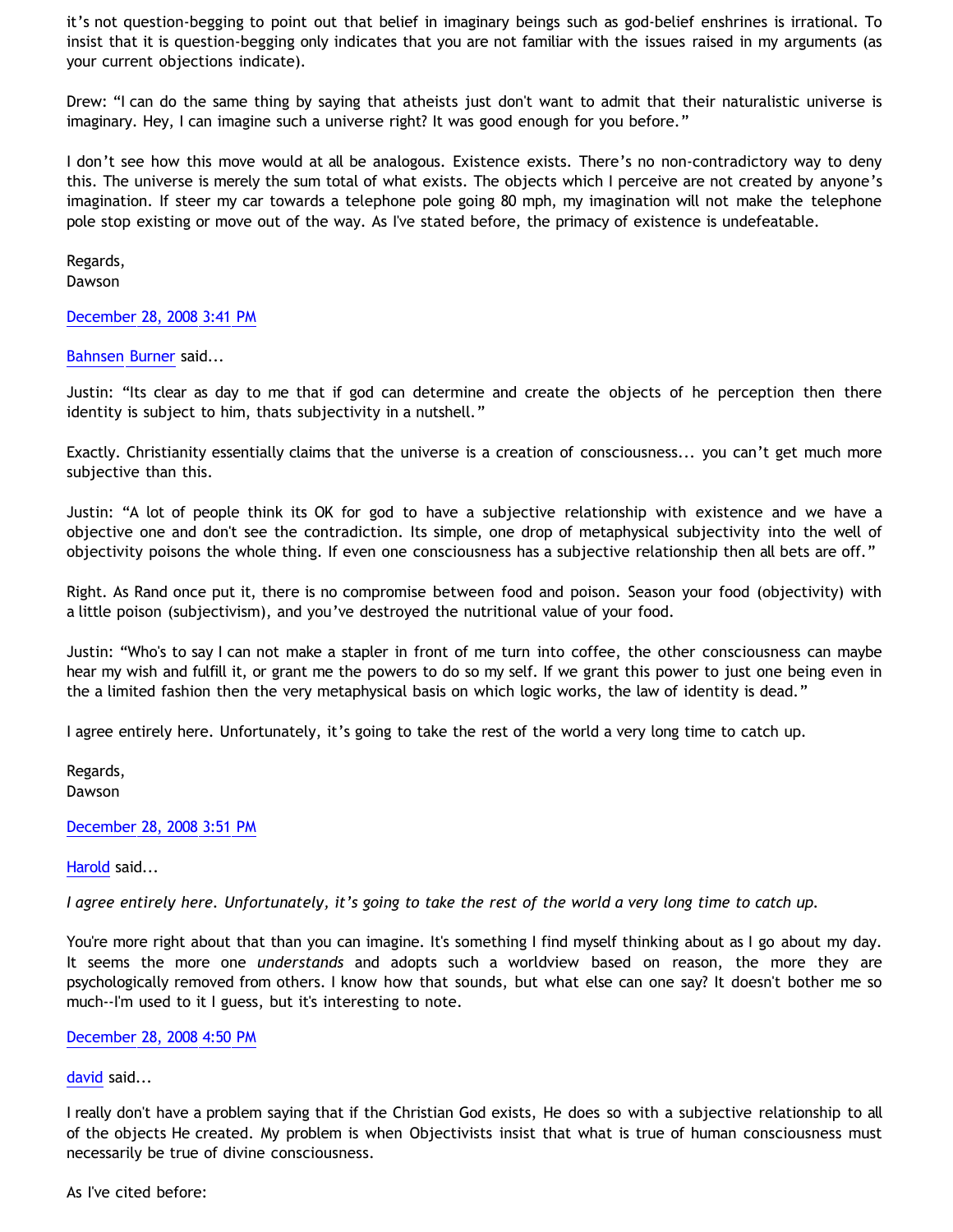"… the basic metaphysical issue that lies at the root of any system of philosophy [is] the primacy of existence or the primacy of consciousness… The primacy of existence (of reality) is the axiom that existence exists, i.e., that the universe exists independent of consciousness (of any consciousness), that things are what they are, that they possess a specific nature, an identity. The epistemological corollary is the axiom that consciousness is the faculty of perceiving that which exists - and that man gains knowledge of reality by looking outward. The rejection of these axioms represents a reversal: the primacy of consciousness - the notion that the universe has no independent existence, that it is the product of a consciousness (**either human or divine or both**). The epistemological corollary is the notion that man gains knowledge of reality by looking inward (either at his own consciousness or at the revelations it [allegedly] receives from another, superior consciousness)."

*Philosophy: Who Needs It*, (New York: Signet, 1984), pp. 23-34.

Or as Eric Johnson said in his review of Peikoff's book:

"Since the nature (identity) of consciousness is to be aware of reality, existence is prior to, necessary for, and not subject to the control of, consciousness. As a rephrasing of more basic axioms, the principle could be said as "It is....whether you want it to be or not.". In essence, the point is that consciousness, in and of itself (barring physical action) does not change existence."

Now we can both agree that with respect to humans, there is strong evidence that our consciousness cannot alter the identify of any of its objects without physical action. But what evidence is there that this applies with respect to a divine consciousness?

Do Objectivists just assume this and move on? If so, then this still looks like defining God out of existence to me. Especially when one argues that God's existence is metaphysically impossible precisely because of violating said axiom.

### [January 01, 2009 1:44 PM](http://bahnsenburner.blogspot.com/2008/12/5620210235175957361)

### [Justin Hall](http://www.blogger.com/profile/17804641315202800289) said...

I can not speak for all that claim to be objectivists, however I can say this for myself. The real issue here is two fold. The first is this. You can image any kind of consciousness you like to, but how do we tell if it is real or not. We have here two types of consciousnesses, one our own is the objective type that has no power over the identities of what it perceives. On the other hand is the subjective kind that does have such a power. We know for a fact that the former exists, but what of the second. We only have the imaginings of mystics. How do we know they are real? Talk of defining god out of existence, this is a case of defining god into existence. This is a case of I can imagine it so it just be possible. The second problem is this. I do not have a problem with the existence of god one way or the other, what I am calling exception to is god belief. For if we grant a subjective consciousness does exist, then the law of identity is null and void. If the law of identity is gone then so to is logic, for logic is when you get down to it, just none contradictory identification. As a result a subjective consciousness is incompatible with logic and there can not be a logical argument for one. So yes a subjective consciousness could exist but you can never successfully argue that it is nothing more then what you imagine. It is relegated to the arbitrary and thus can be ignored. This is why I am an atheist. This is why I can say that I have without any doubt I have no god belief. Can god exist? Well yes, so can big flying green dragons, but does anyone have reason to accept this? No one is under any onus to believe an arbitrary claim.

# [January 01, 2009 7:42 PM](http://bahnsenburner.blogspot.com/2008/12/8643633310631524181)

### [Justin Hall](http://www.blogger.com/profile/17804641315202800289) said...

with regard to my earlier post, I said a subjective consciousness could exist. On further reflection I realize this was an error. The concept "could" presupposed the primacy of existence, so no I cant say a

consciousness that has a subjective relationship to existence could exist. All I could say about god is nothing meaningful can be said about it apart from stating that discussing of it is meaningless. This is the consequence of accepting subjectivist, the price is the lose of logic and thus meaning. On a further note, one could argue that god can not exist based on that logical fact that nothing can exist that contradicts itself. God is said to be all powerful and all knowing, but in that case it would know everything it was ever going to do in advance of doing it, including changing it's mind, and thus powerless to do anything about it. A all powerful being can not at the same time be an all knowing being, its a contradiction. However the primary argument of existence is not supposed to show god